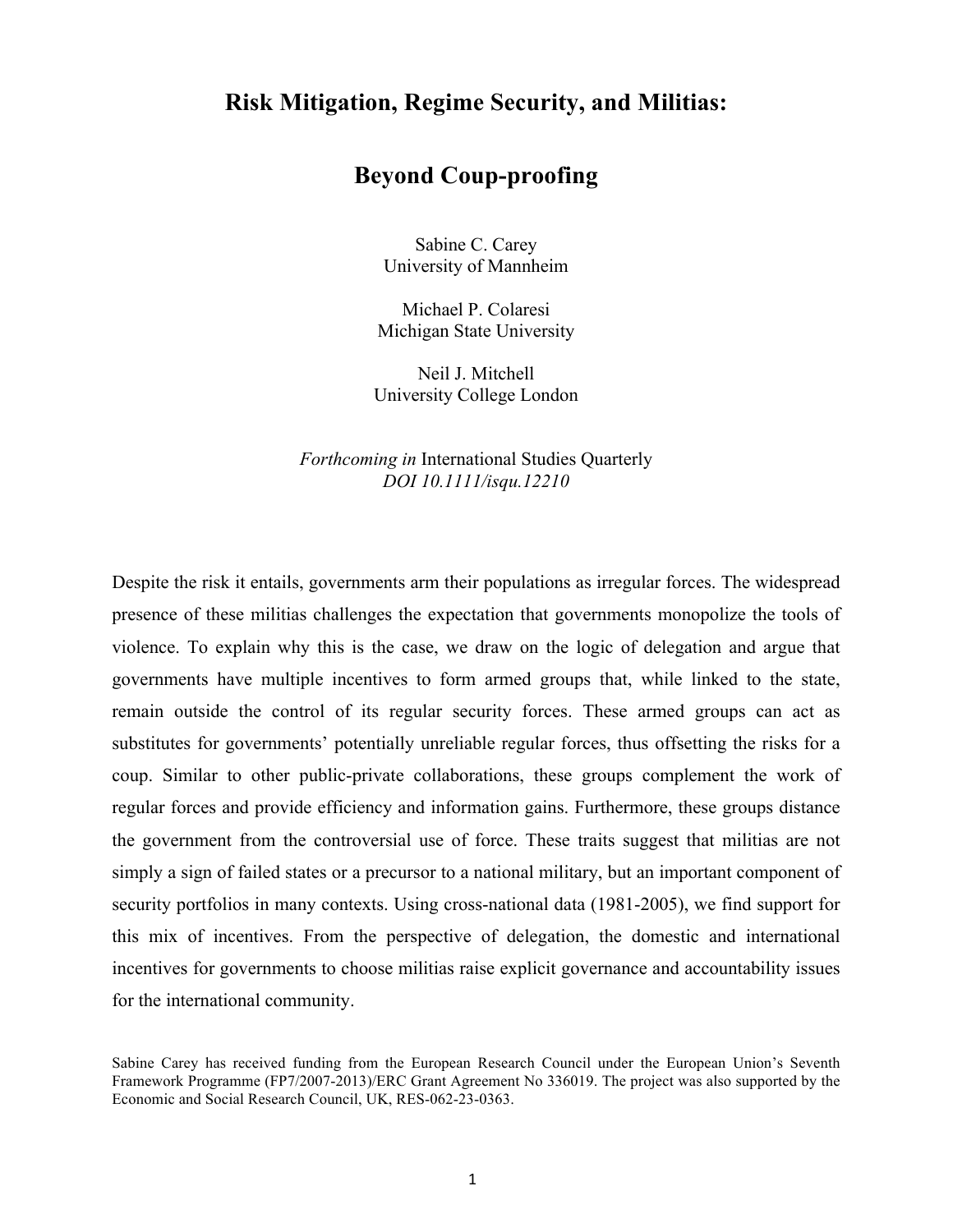Three months before the May 2014 coup, Thailand's prime minister travelled to the north of the country. Supporters greeted her with plans to raise militia forces to fend off attempts to overthrow her. A leading supporter, with the nickname Rambo said, "If one day we have to fight … we will. We don't want to allow any kind of coup" (Hookway and Chomchuen 2014). Though the coup came before Rambo and the Prime Minister could act, plans to create a militia indicate that the leadership anticipated a threat to its power.

While not ultimately a victim of a coup, Muammar Gaddafi prepared better than Thailand's prime minister for an internal military challenge. Gaddafi himself gained power through a coup d'état. He knew the need to have a well-equipped armed force that could prevent a coup and counterbalance the military. Therefore, he created the Revolutionary Guard Corps, which contained the power of the regular military (Cordesman 2004:108). This group proved its worth in 1986 and 1993, when it successfully crushed army uprisings (Hedges 1993)

In this article, we investigate why some leaders create armed forces outside of their regular security apparatus despite the risks this entails and the capacities enjoyed by their regular forces. These irregular forces divert resources from regular troops, fragment the security apparatus, and are likely to be more difficult to control than units within the hierarchical structure of the military. Yet these parallel forces, or semi-official militias, form part of the security sector in many countries around the globe.

Political leaders face several challenges that these groups address. Beyond defending against a coup, these groups may complement regular forces and reduce the costs borne by government engaged in counter-insurgency campaigns. In keeping with other public-private collaborations (Donahue and Zeckhauser 2011), collaboration in the security sector offers efficiency or 'force multiplier' gains, access to greater information, and enhanced legitimacy. With organizational separation from regular forces, and a closer connection to the civilian population, militias enjoy specific access to local intelligence. They put at least some "daylight" between the state and the delivery of a policy (Fiorina 1985:187), while also offering the prospect of lowering the political costs for violent actions. The logic of delegation, an increasingly important analytical approach in the international-relations literature (e.g., Hawkins, Lake, Nielsen, and Tierney 2006:4), suggests readily deployable militias permit leaders to reduce the cost of a conflict and shift responsibility for controversial and costly violence outside the regular command structure (Carey, Colaresi, and Mitchell 2015). In this article, we investigate whether the incentives for outsourcing security extend beyond coup-proofing.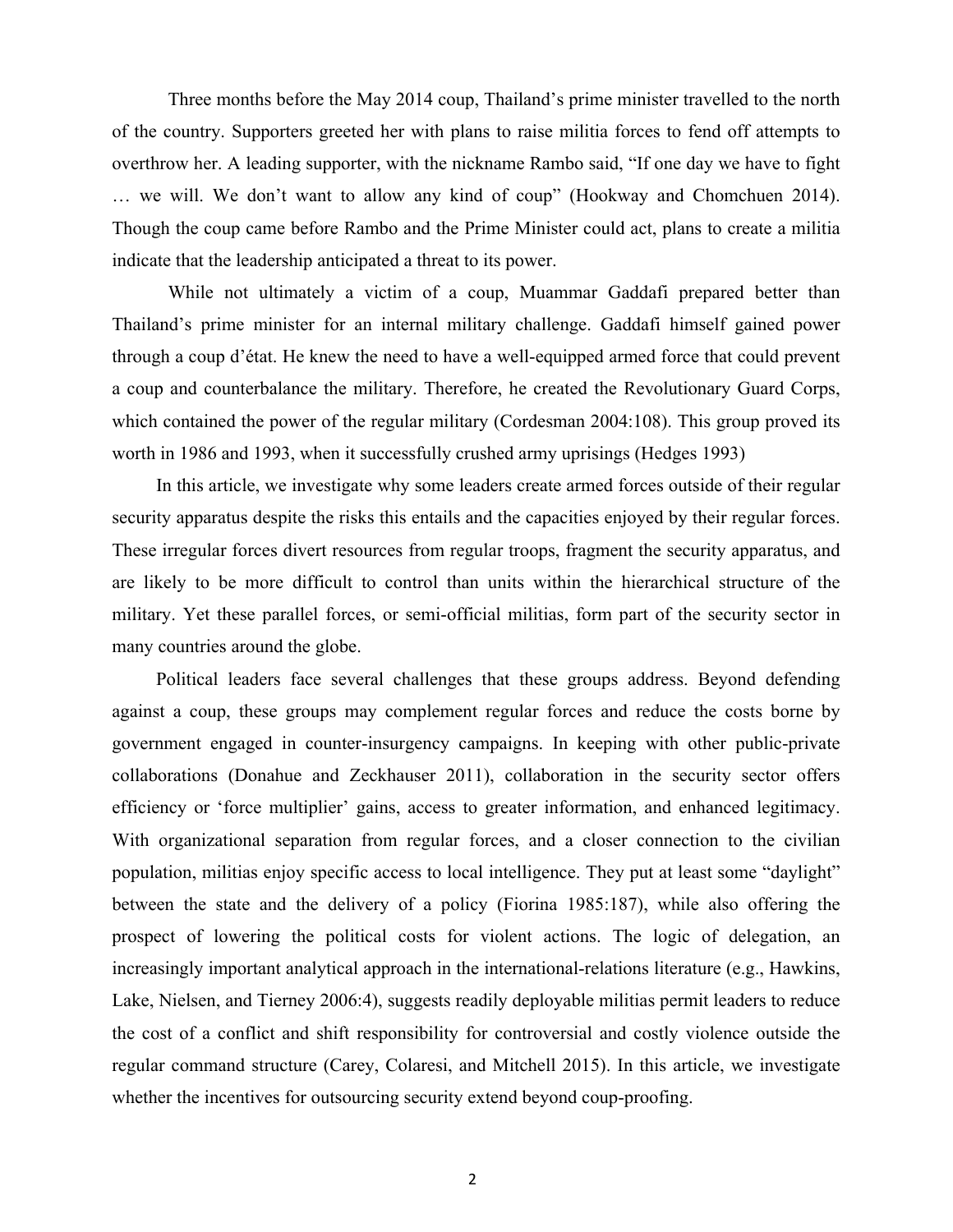Figure 1 shows that such parallel forces were, on average, active in between 25 and 35 percent of all countries in a given year from 1981 to  $2005$ .<sup>1</sup> Further, for every year on record the proportion is greater than  $0.2<sup>2</sup>$  We expect militias in failed states, or in de facto failed states. But we do not expect existing states to arm citizens and organize militias. What, then, motivates leaders to include semi-official militias in their mix of security forces?

To understand the incentives to maintain forces outside the regular security apparatus, the coup literature offers both theoretical and methodological insights. It identifies an incentive for semi-official militias that fits more broadly with the analysis of delegation and it provides a useful empirical strategy to address our puzzle with the construction of a risk index (e.g., Belkin and Schofer 2005; Quinlivan 1999). As the events in Thailand and Libya suggest, governments facing a heightened risk of a military coup d'état likely consider creating or aligning with armed groups outside their regular military structure (e.g., Belkin and Schofer 2005; de Bruin 2014; Quinlivan 1999; Pilster and Böhmelt 2012). In 1979, for example, the new government of Iran created the Revolutionary Guard out of concern about the loyalty of the regular forces to the old regime. This perspective suggests that as coup risk increases, the existence of parallel forces become more likely. We contribute to and extend this research by focusing our analysis on forces distinct from the regular security apparatus, yet still officially under the control of the government. We argue that coup-proofing is an important explanation for these groups, but that leaders use these forces for a variety of challenges.

We develop this theoretical argument for collaboration in the security sector and then describe the data, measurement, and models. Following the coup literature, we construct risk indices for civil war and for accountability as well as for coups. The empirical results suggest that these other risks also are related to the decision to delegate security tasks. While multiple incentives exist for leaders to use these groups, doing so likely creates costs to civilians and to the international community. We discuss these downsides in the conclusion.

<sup>&</sup>lt;sup>1</sup> The data come from the Pro-Government Militia Database (PGMD), using the information on semi-official militias (Carey, Mitchell and Lowe 2013; Mitchell and Carey 2013).

<sup>&</sup>lt;sup>2</sup> The dotted gray line is a loess-smoothed line that indicated the proportion is relatively steady over time. This trend may in part be attributed to the increases in information sources available over the time period covered by the dataset.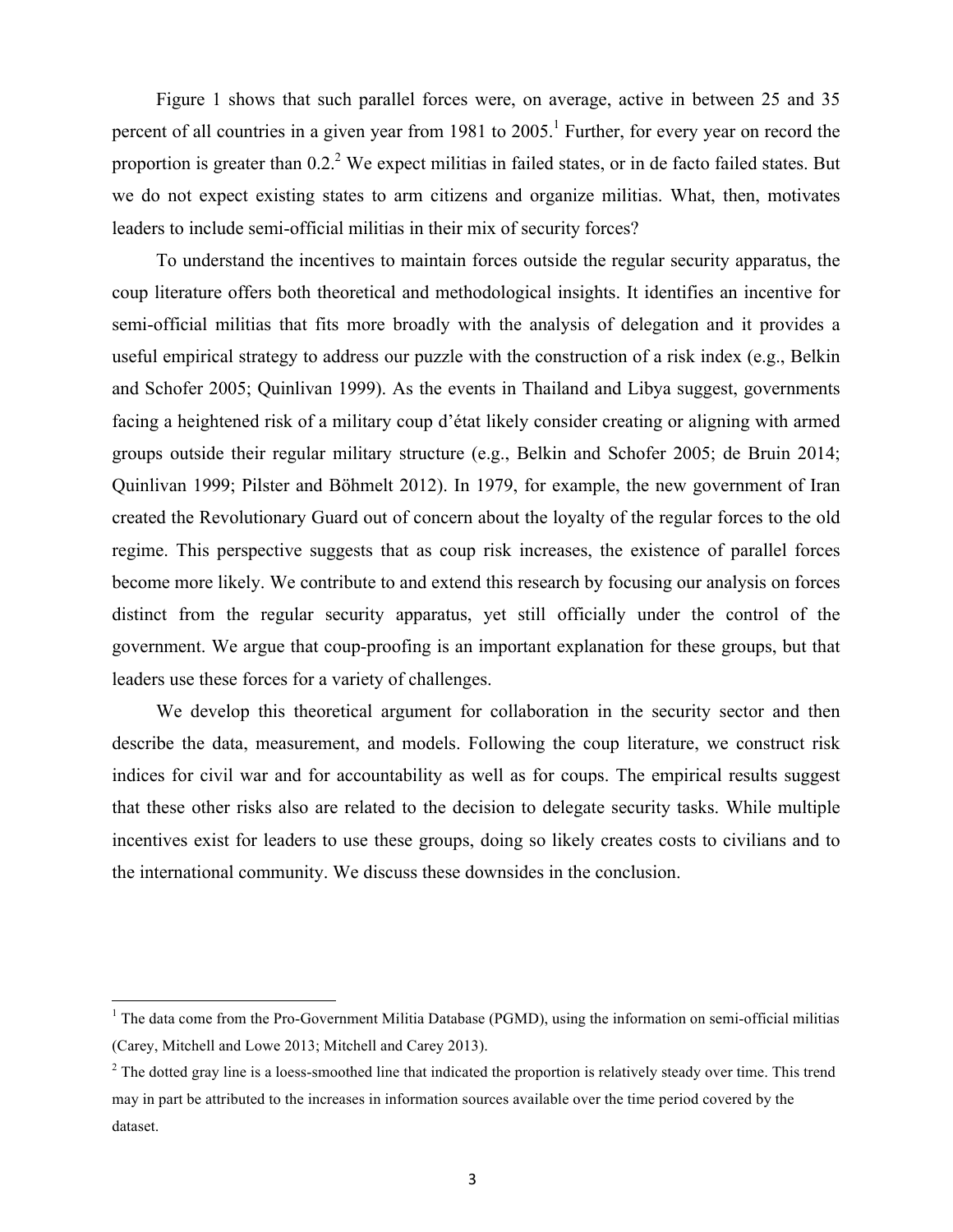

*Note*: The grey dotted line represents a loess smooth of the proportions across the time period.

FIG 1. The proportion of countries with activities of semi-official militias in a given year, 1981-2005.

### **Collaboration in the Security Sector: A Coup-proofing Strategy**

About 100 coup attempts took place between 1950 and 2010 (Powell and Thyne 2011), and a further ten occurred within the last five years (Shannon, Thyne, Dugan, and Hayden forthcoming). While not an everyday occurrence, prudent leaders develop strategies to reduce the risk of a coup d'état. One such strategy includes creating multiple and overlapping security institutions.

Quinlivan (1999:149) explains this strategy and suggests that the existence of multiple agencies "creates a market with multiple sellers of 'security services' and a single demanding buyer. This helps ensure that the services are both loyal and active." With the government as the sole buyer of security, the different organizations compete for resources, favors, and other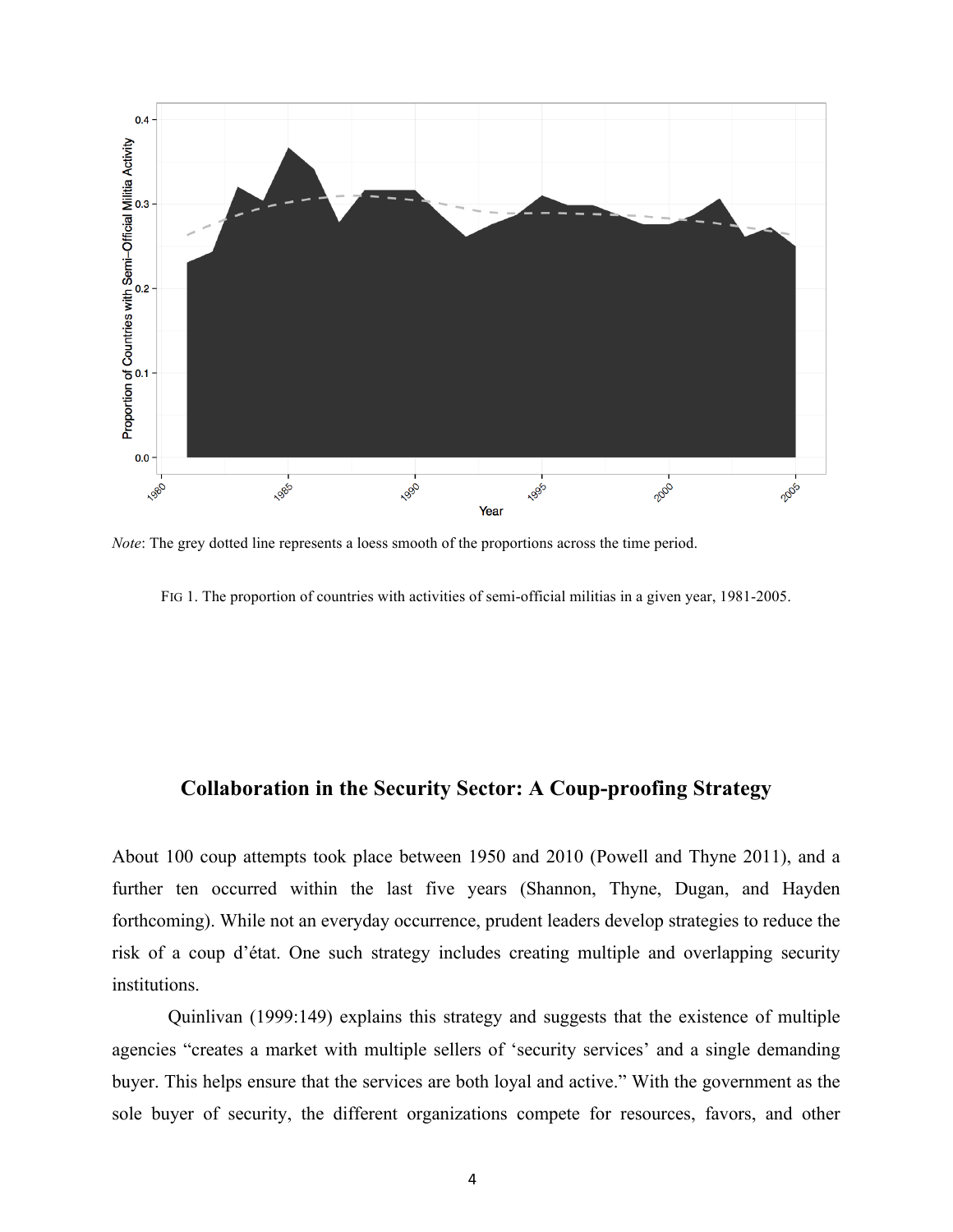benefits from it. Competition increases the loyalty of the forces to the government and reduces the risk of a coup. The literature on coup-proofing further suggests that leaders aim to reduce the risk of a coup by balancing different security agencies against one another (Belkin and Schofer 2005:149-150; Quinlinvan 1999:131).

Forces outside the regular security apparatus are well-positioned to act as counterbalancing agents in order to deter a coup (Pilster and Böhmelt 2012). Carey, Mitchell, and Lowe (2013) identify such groups as semi-official pro-government militias, which remain outside the regular security forces but with an acknowledged relationship with the government. Governments often trumpet, and even exaggerate, the strength and popular legitimacy of semiofficial militias. For example, in the months before the coup, the Thai prime minister's supporters described a force of 200,000 willing to lay down their lives (Hookway and Chomchuen 2014). President Saddam Hussein maintained a permanent semi-official militia named the "Popular Army" that was outside the regular military's chain-of-command. The logic of coup-proofing suggests that an increasing risk of regular military intervention into politics will increase the likelihood of semi-official militias:

**Hypothesis 1:** *An increased coup risk raises the probability of observing a semi-official militia in a country.*

## **Beyond Coup-Proofing: Responding to Other Regime Challenges**

Rather than assuming an evolutionary process consolidating violence in the state (North, Wallis, and Weingast 2009) or drawing on other "deep-seated" historical factors (e.g., Ahram 2011), our theoretical argument identifies general incentives to delegate security tasks to semi-official militias. We expect that the logic of a diverse "state-non-state" security sector, as exemplified in the coup-proofing literature, also applies to other regime challenges.

Our argument fits within an emerging international relations literature that draws on the analysis of delegation. Some scholars investigate the formation of international organizations (Lake and McCubbins 2006) and the hazards of international intervention (Kuperman 2008) through the lens of principal-agent relations. Others analyze the incidence of sexual violence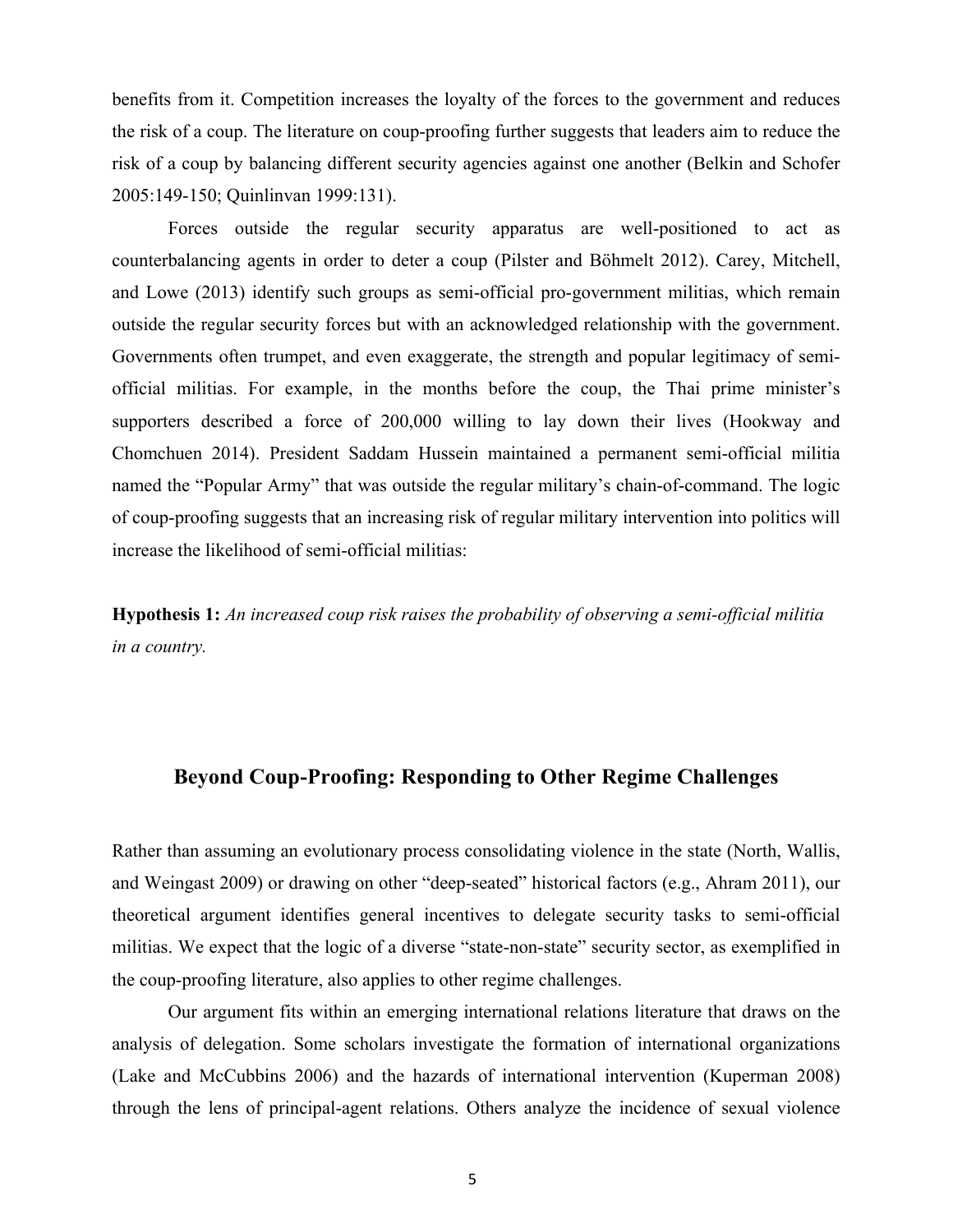committed by security forces (Butler, Gluch, and Mitchell 2007), the impact of military interventions on government killing (DeMeritt 2014), or the use of proxies or militant groups to advance foreign policy goals (Bapat 2012). While these latter studies may not always use the lexicon of principal-agent theory, they share a common theoretical root with studies of delegation by highlighting the convenience of shifting responsibility for costly actions to another agency or to an individual. This common root can be traced as far back as the  $16<sup>th</sup>$  century when Machiavelli describes how leaders seek to evade accountability for political violence. He provided a graphic description of how Cesare Borgia delegated cruelty to his Spanish minister, Remirro de Orco, so that Cesare could be removed from the violence and any blame that went with it (Machiavelli 1977:22).

Collaborating with non-state groups or individuals, or even creating or encouraging the formation of such groups, offers advantages that apply to a wide variety of policy domains (e.g., Olson 1965:149; Thelen 2012). Examining the management of common pool resources, Ostrom (1990:14-15) finds that standard theoretical alternatives of a state solution versus a private property solution did not reflect the mix of private and public institutions. Similarly, Donahue and Zeckhauser (2011) analyze the phenomenon of collaborative governance and ask why and how governments involve the private sector in delivering specific policies. We propose that the underlying expectations of efficiency gains, information gains, and legitimacy gains that drive public-private collaboration (Donahue and Zeckhauser 2011) fit the rationale behind the collaboration between governments and parallel armed forces. Governments anticipate specific gains by outsourcing the responsibility of the security task to non-state actors.

Beyond counter-balancing, we argue that outsourcing some tasks in the security area offers efficiency gains when governments anticipate a threat from rebel groups. With counterbalancing and the coup threat, militias serve as substitutes for regular forces. With efficiency gains and the rebel threat, militias serve as complements to the regular forces. The literature identifies three efficiency gains (Donahue and Zeckhauser 2011:122; Jentzsch, Kalyvas, and Schubiger 2015). First, these groups act as force multipliers. Second, they provide specialized information to the government during counter-insurgency operations. Third, they contribute to maintaining or increasing the legitimacy of the government.

As force multipliers, irregular forces offer governments a flexible and comparatively lowcost solution to increased demands for security. They mobilize faster and are cheaper to equip and maintain than regular forces. In Guatemala in the 1980s, for example, the government armed the Civil Defense Patrols, which increased their deployable forces. The government recruited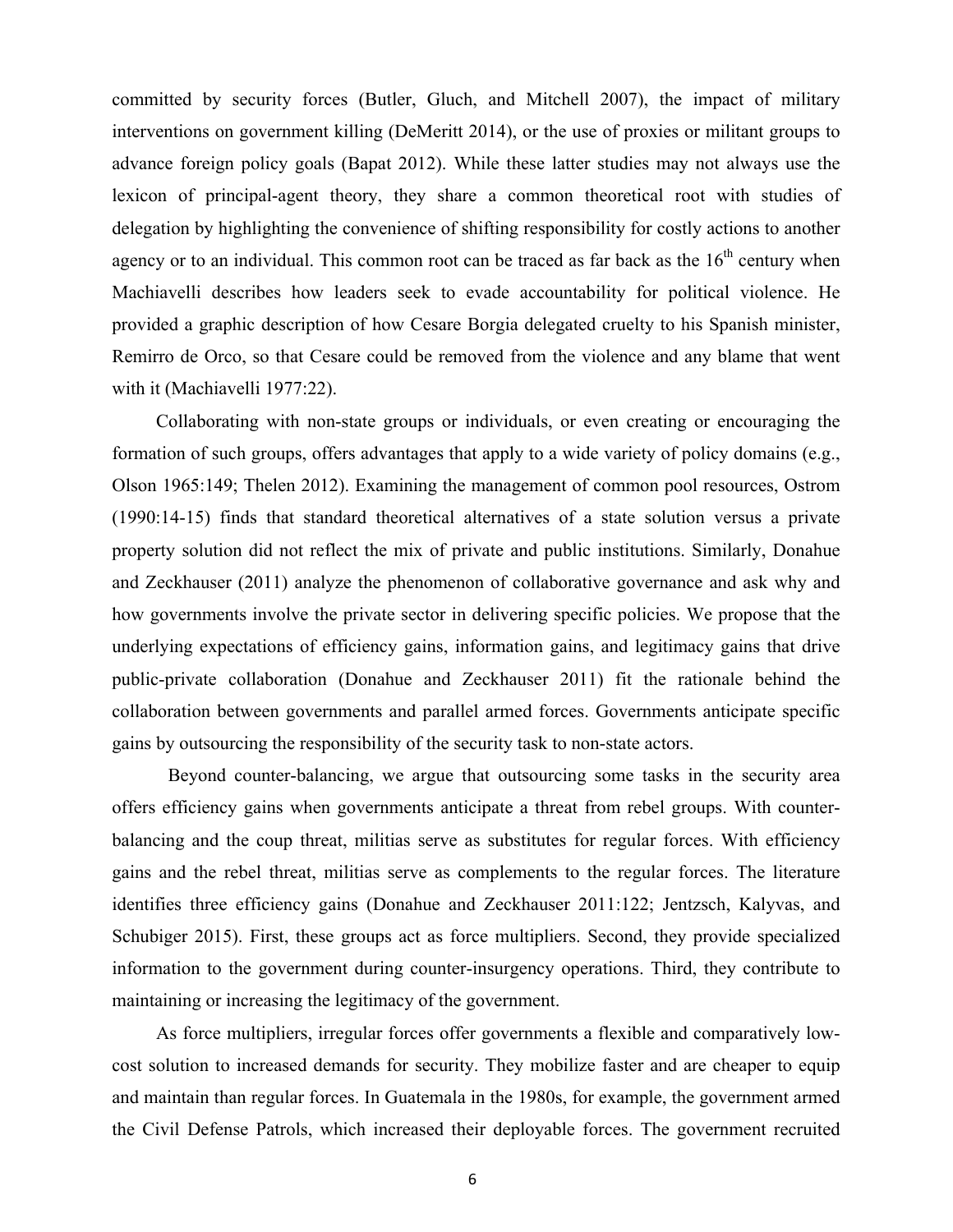these non-state actors locally and they far outnumbered the regular army (30-50,000 in the Guatemalan Army and 600,000 plus in the Patrols). We expect governments to value militias as flexible force multipliers to defeat rebels.

Groups drawn from the local population and possibly recruiting former insurgents into a semi-official militia, as the Indian government did in Kashmir in the 1990s, provide a means of overcoming the information disadvantage that characterizes counterinsurgency campaigns. If these groups lack the equipment or military skills that characterize regular units, they have other skills that complement the regulars—useful knowledge on the identity, location, and supply networks of rebel forces, for example. With reference to the civil patrols in Guatemala, Kalyvas points out that "While the individual militia members may be focused on defending their villages or families, the fact that they are permanently present in their villages and are operating in places they know well allows incumbents to tap into private information" (2006:107). In Peru, the permanent presence of self-defense organizations in the conflict zone proved critical for defeating the Shining Path. A Peruvian military commander explained: "We don't have enough soldiers to patrol and control the entire countryside" (quoted in Fumerton 2001:488). These selfdefense communities informed the counter-insurgency strategy: "'the hundred thousand ears and hundred thousand eyes' of the state, embodied in the self-defense committees" (Fumerton 2001:488). Specialized information is at a premium in countries with a high risk of civil war.

By formally incorporating and collaborating with armed groups, governments can also increase their legitimacy and acceptance among the populations from which these armed groups are drawn. For example, the British raised the Home Guard in Kenya to boost force numbers on the ground, to give them information about the rebels, but also to increase the legitimacy of their security policies in their colony. As Anderson puts it, "an official Kikuyu militia to fight Mau Mau would break through the notion that this was a race war that pitted African against European" (2005:240). Semi-official militias signal popular support for the regime with their open mobilization of civilians, notably in ethnically fragmented contexts.

Under particular conditions these groups increase the efficiency of security provision. Semi-official militias offer a relatively low cost and flexible force, specialized information, and legitimacy.<sup>3</sup> As outlined above, we expect to find these militias when a government faces an increased risk of armed conflict and civil war:

<sup>&</sup>lt;sup>3</sup> The advantages of providing local information, as well as extra armed forces quickly and relatively cheaply also apply to armed groups that lack the official link and recognition by the government.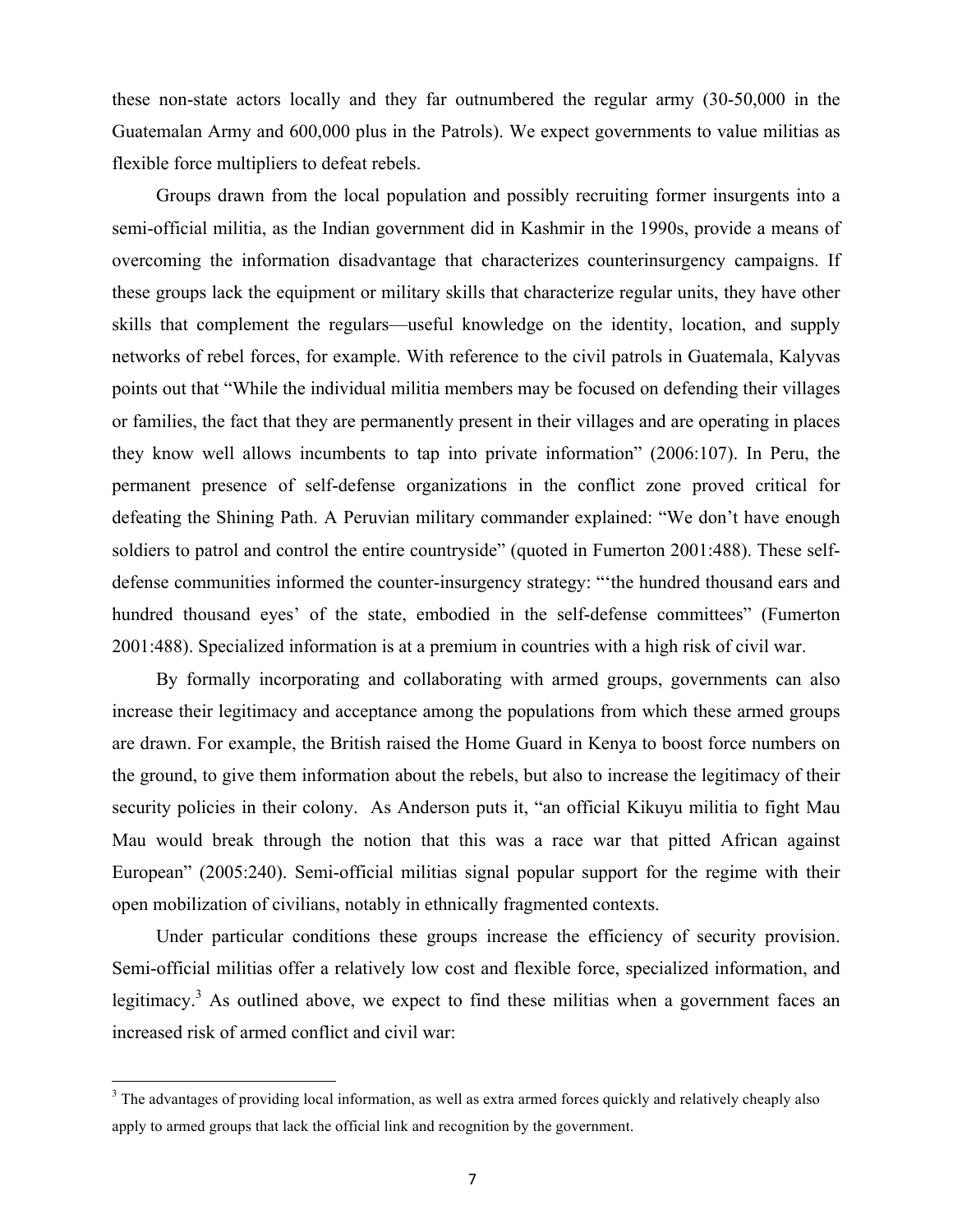**Hypothesis 2:** *An increased risk of civil war raises the probability of observing a semi-official militia in a country.*

In addition to *gaining legitimacy* domestically, governments collaborate with these armed groups to *avoid the risk of losing legitimacy* abroad. If regular forces repress a population too severely, this may be expected to erode international support for the government, particularly from human rights valuing democracies (Nielsen 2013). In response, the international community might exert diplomatic pressure, cut aid, impose sanctions, or intervene militarily. Alternatively, governments may delegate repression. Delegating part of the provision of security to these groups may allow governments to shift some responsibility for controversial uses of violence. Governments blame the problems of delegation for the violence and thus remove themselves from any international consequences. Governments argue that they do not fully control these groups. While still connected to the regime, training and command distinctions between these semi-official and regular forces may lower expectations about performance standards and deflect media attention from regular forces. Incomplete control has the advantage of reducing the responsibility of political and military leaders for some controversial or 'adventurous' (see Avant 2005 for a related discussion of private security companies) application of force when accountability costs loom large.

In Kashmir, in recruiting former insurgents, the Indian army and Border Security Force "were seeking to reduce their own casualties and the costs of deployment and looked to outsource difficult coordinates in the security grid and escape the glare of media attention" (Habibullah 2004:7). Escaping media attention fits the expectation that governments seek to avoid blame. As Fiorina argued in the context of domestic American politics, "By charging an agency with implementation…legislators not only save themselves the time and trouble of making specific decisions, they also avoid or at least disguise their responsibility for the consequences of the decisions" (1985:187). In the security sector, paramilitaries offer governments some opportunity to shift responsibility for violence outside the normal chain of command. Carey, Colaresi, and Mitchell (2015) find that avoiding accountability influences the use of informal militias, which have a far less visible and looser connection to the government than the semi-official militias. But even violence committed by semi-official groups implicates the regime less directly than violence committed by regular forces that fall within a clear chain of command.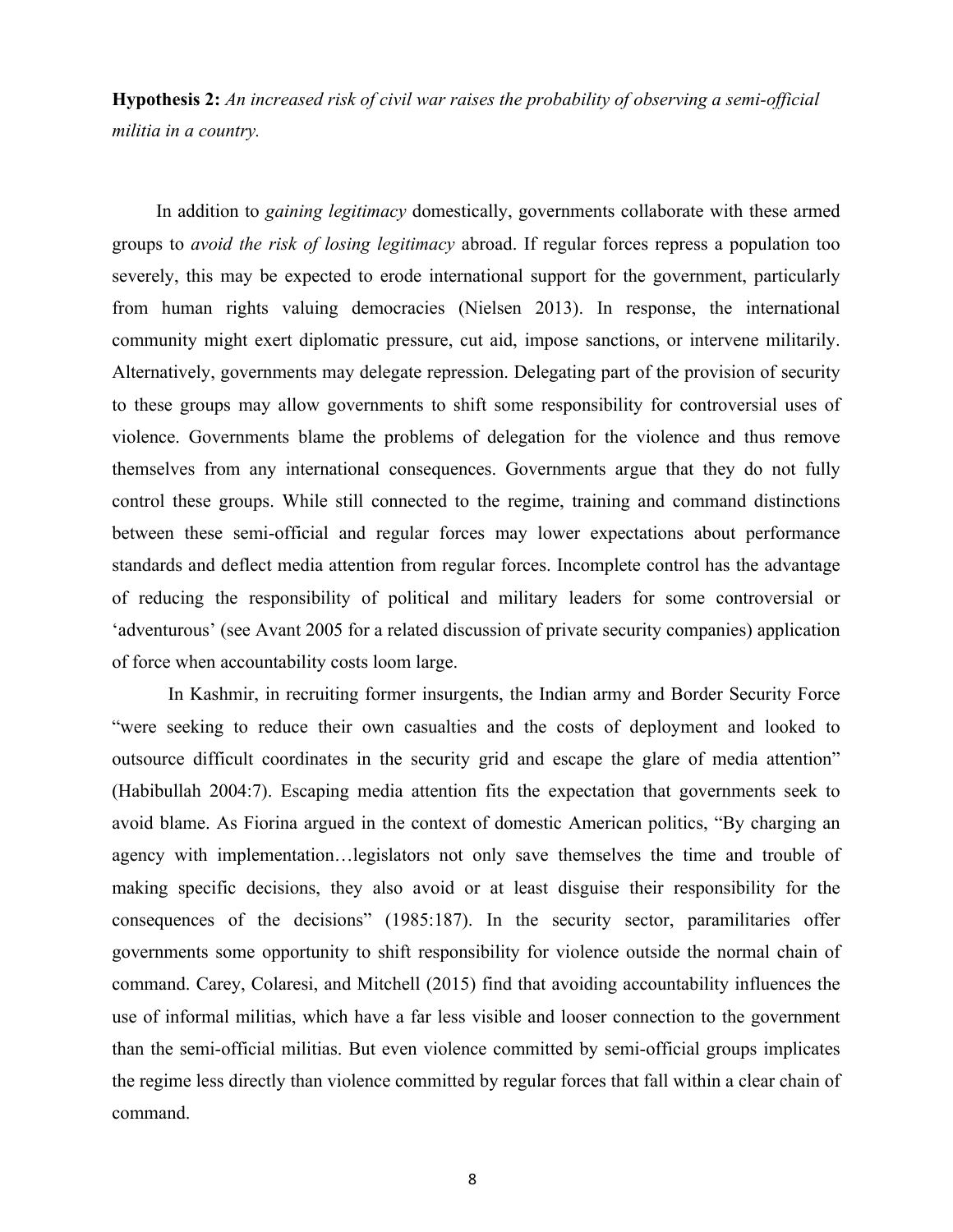With the Kikuyu Guard, used during the militarily successful British counterinsurgency campaign in Kenya, research suggests "lack of control was no accident … the Provincial Administration used the Home Guard to sate a widely held European desire for revenge for Mau Mau atrocities … with the encouragement of local colonial officials, the infliction of violence during interrogations, known as screening, became an everyday function of the Home Guard's members" (Branch 2009, 81). Questioned about the use of vigilantes, the government did not take responsibility: "Officials at all levels, from the Prime Minister down to the lowly district officer, had these abuses brought to their attention. No one in authority could claim they didn't know. Their reaction … was to deflect and deny, disparaging the accusers or making light of the accusation. Most abuses were blamed on the actions of 'misguided individuals'" (Anderson 2005:309). The "misguided individuals" put some distance between political and military leaders and the violence.

Treating the incentive to shift responsibility as a risk factor, we should find semi-official militias also where leaders are at higher risk of being punished by the international community. If leaders fear retribution by the international community for using violence, they have an incentive to use forces that are not part of the regular chain of command, despite the increased control problems. Retribution takes a variety of forms from reputational damage to military intervention. Countries that depend on foreign aid from democracies are more likely to expect to experience punishment for government violence, as democracies are likely to attach more importance to human rights criteria than autocracies. In contrast, autocracies will likely not cut aid if the recipient government's regular forces carry out domestic repression. Therefore, countries that depend on aid from democracies are more likely to value the limited accountability these groups offer. For example, in November 1991 the U.S. froze \$24.9 million in military aid and \$60 million in economic assistance, primarily due to the unreliability of the Peruvian forces in fighting the drug trade (Krauss 1991). Congress required Peru to improve its human rights performance to receive the aid. In the same month, President Fujimori legally recognized and armed the rondas campesinas, rural militias, to help the military in their fight against the Shining Path. They supplied important counterinsurgency information and an effective fighting force at low cost (e.g., Fumerton 2001) – while being unaffected by the inspections of military barracks and detention centers, which were demanded by the U.S. (Human Rights Watch 1992). Public admission of an intention to shift blame is unlikely. Yet the timing supports such an aim and underlines the importance of investigating the use of such forces more systematically. For example, governments in India, the Philippines, or recently in Nigeria rely on local village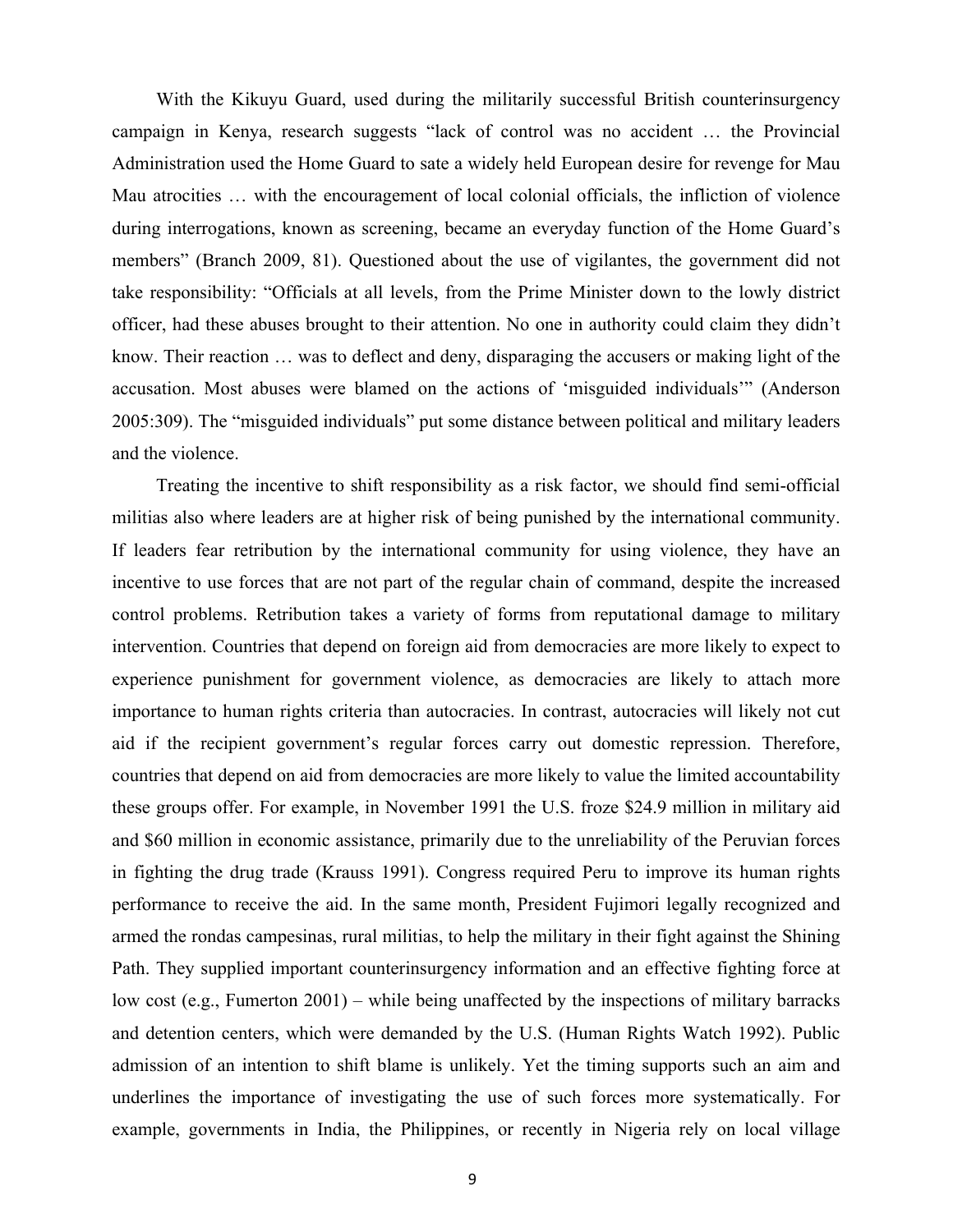defense committees in their counterinsurgency campaigns and those governments are likely sensitive to international costs. This leads us to our final hypothesis:

**Hypothesis 3:** *A greater incentive to avoid international accountability for potential repression raises the probability of observing a semi-official militia in that country*.

### **Data and Measures**

To test our three hypotheses and to understand why and when parallel forces are part of the security organization of a state, we need measures of the presence of such groups, as well as for coup risk, civil war risk, and the risk of being held accountable by the international community. The Pro-Government Militias Database (PGMD) (Carey, Mitchell, and Lowe 2013) identifies 114 semi-official pro-government militias (PGMs) between 1981 and 2007. Our binary dependent variable measures the presence of a semi-official militia in a country in a particular year as identified in the PGMD. We use the data until 2005 as lagged reporting on the groups may influence their observation.<sup>4</sup>

We operationalize coup risk with Belkin and Schofer's (2003) "structural" measure that combines the strength of civil society, legitimacy, and past coups. They measure civil society with international non-governmental organization memberships and legitimacy with political competition and regulation.<sup>5</sup> The past coup measure indicates a successful coup took place in the previous decade. Belkin and Schofer (2003) note that the legitimacy component of the measure, which captures competitiveness and participation, is distinct from regime type.<sup>6</sup> We reverse the signs for civil society and legitimacy before taking the sum so that higher values represent greater coup risk. This indicator is available only from 1981 to 2000. Because our research

<sup>&</sup>lt;sup>4</sup> As a robustness check of our results, we show the results of the presence of informal militias, also taken from the PGMD, in the supplementary file. The key difference between semi-official and informal militias is "that the link to informal PGMs is not officially or formally acknowledged" (Mitchell and Carey 2013:11) as in the case of death squads, for example.

 $<sup>5</sup>$  More information on the specific coding of the indicator can be found in Belkin and Schofer (2003).</sup>

 $6$  We note that the slow-changing nature of these variables, what Belkin and Schofer (2003) refer to as structural factors, helps to reduce the probability that it is the creation of pro-government militias that are creating the coup risk. We will return to this point below in the context of our discussion of civil war risks.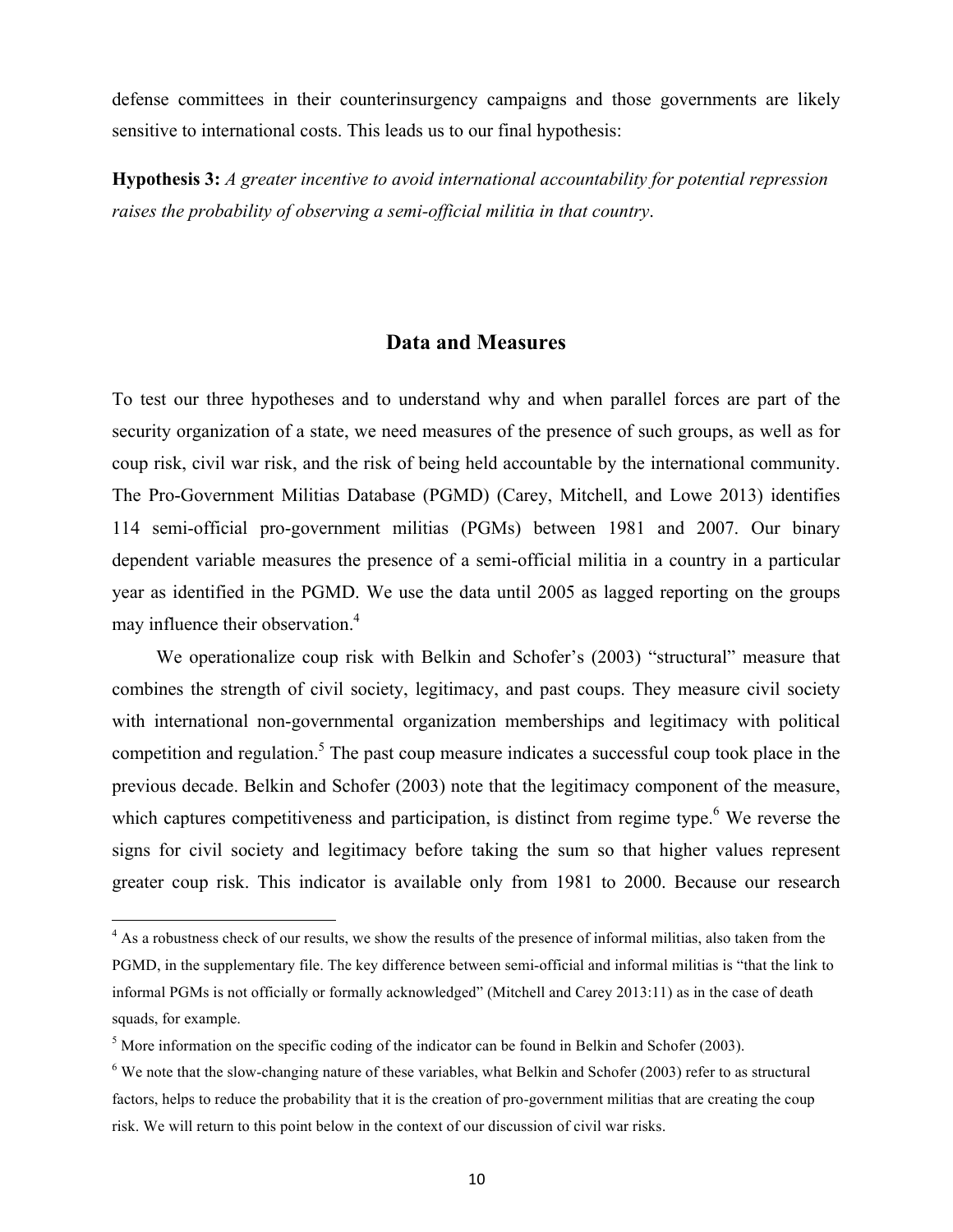design calls for out-of-sample validation (see below), we also utilize Powell and Thyne's (2011) measure of recent coups. This dataset measures coups around the world beyond 2005, the end of our sample period. We code past coups (see Belkin and Schofer 2003) as a one if there was a coup in the previous decade and zero otherwise.<sup>7</sup>

Following Belkin and Schofer (2003), we create an index of civil war risk analogous to the index of structural coup risk. Belkin and Schofer developed a single-dimensional representation of a regime challenge. It does not depend on immediate triggers but measures the structural propensity towards an event, in their case coups. To create a similar measure for civil war risk, we build on the work of Fearon and Laitin (2003) and use seven measures as components of our civil war risk index: mixed regimes, development, population, non-contiguous territory, ethnic fractionalization, mountainous territory, and recent civil war (see Table 1, column 2). Mixed regimes fall between -7 and +7 on the Polity scale (Marshall, Gurr, and Jaggers 2014). The log of real GDP per capita from the Penn World Tables measures GDP; population is logged and coded using the Correlates of War data, version 4.0 (1988). We code non-contiguous territory when a portion of the land of a state is separated by the land of another sovereign state and is not an island. We take ethnic fractionalization scores and the log of the percentage of countries' proportion of mountainous terrain from Fearon and Laitin (2003). We identify recent civil wars if a civil war occurred in the previous decade. These indicators are demeaned, scaled, and summed, with development reversed since poorer states should be at greater risk of a civil conflict.<sup>8</sup>

Finally, we create an accountability avoidance index to capture the governments' incentives to avoid international accountability. The AID 2.0 database provides measures of aid transactions. We code the purchasing-price parity adjusted value of aid sent from democracies (at least 7 on the Polity2 scale), to any recipient, regardless of their domestic political institutions. We compute Democratic Aid Dependency as the natural log of the sum total of aid received from

<sup>&</sup>lt;sup>7</sup> Since Powell and Thyne (2011) data begin more than a decade previous to our study window, this coding does not suffer from left-truncation of coups in a country.

<sup>&</sup>lt;sup>8</sup> Below we also explore a modified civil war index that does not include the indicator of a previous civil conflict.

We do this to analyze whether our findings might be driven by the correlation between previous civil conflict and semi-official militias as opposed to the underlying structural risk, as hypothesized. Our findings remain consistent with this alternative indicator.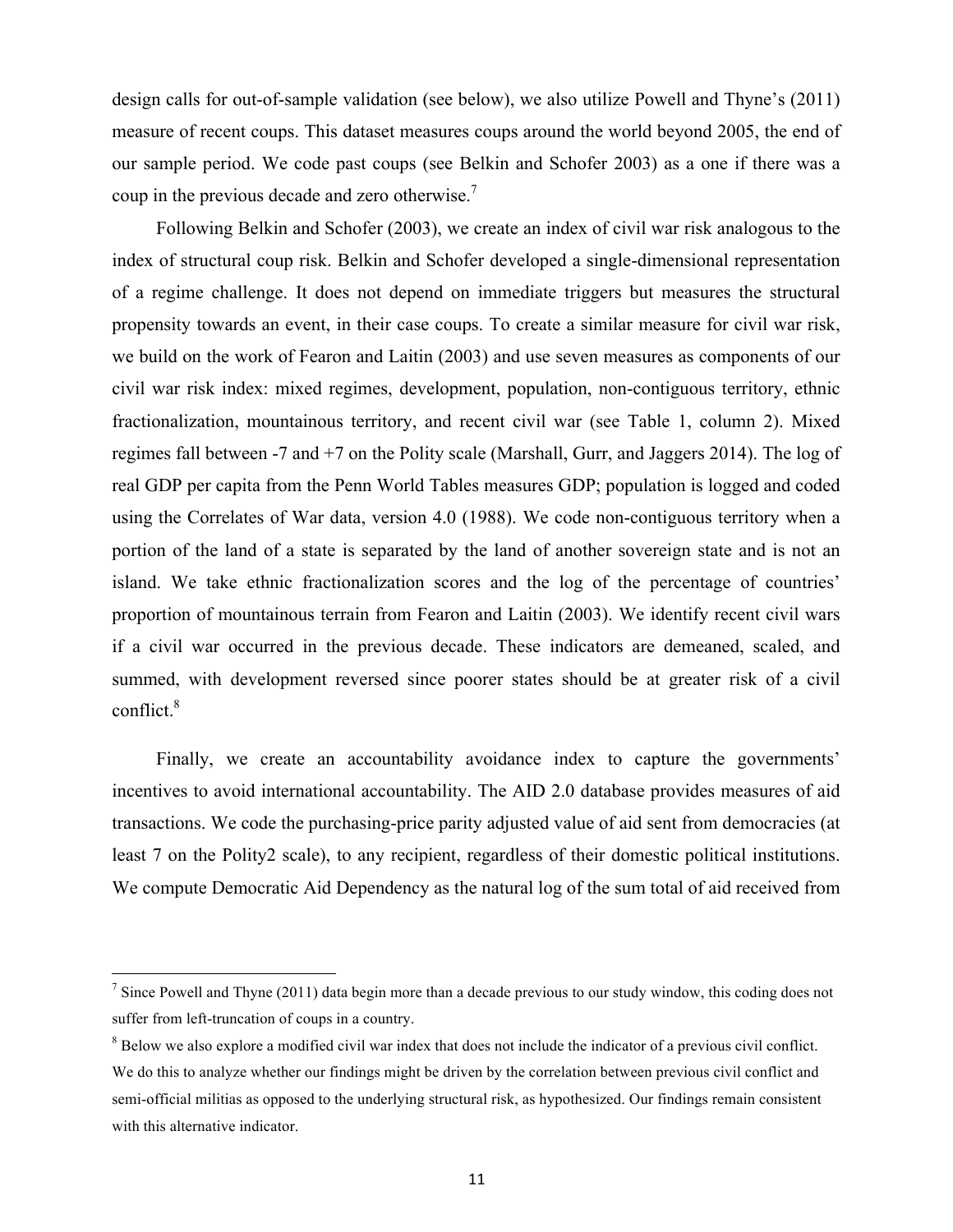democracies as a proportion of the recipient's GDP.<sup>9</sup> We also measure Autocratic Aid Dependency as aid coming from states with a maximum of -7 on the Polity2 scale. We believe aid from autocracies – regimes that are unlikely to punish repression - should decrease the need to avoid accountability for violence by using militias. Therefore, the autocratic measure is reversed. The measures are centered at their mean and scaled by their standard deviation, and finally summed to create the accountability index.

|  |  | TABLE 1. Risk indices and components |
|--|--|--------------------------------------|
|--|--|--------------------------------------|

| Coup Risk Index    | Civil War Risk Index     | <b>Accountability Avoidance Index</b> |
|--------------------|--------------------------|---------------------------------------|
| Civil Society (-)  | Mixed Regime             | Aid from Democracies                  |
| Legitimacy $(-)$   | Development (-)          | Aid from Autocracies (-)              |
| <b>Recent Coup</b> | Population               |                                       |
|                    | Non-contiguous Terrain   |                                       |
|                    | Ethnic Fractionalization |                                       |
|                    | Mountainous Terrain      |                                       |
|                    | Recent Civil War         |                                       |

*Note*. Negative sign indicates that we reversed the sign.

To simplify comparison across regime risks, we follow the design of Belkin and Schofer (2003) and create aggregated structural indices of the risks and incentives of interest. Yet we recognize potential problems with this approach. While we gain a single indicator, we assume that the weights (coefficients) attached to each measure within the indicator are equal. We can relax this assumption by including the underlying indicators as covariates in a model predicting the presence of semi-official militias. This allows the weights to vary across indicators.<sup>10</sup>

<sup>&</sup>lt;sup>9</sup> When log-transforming the vector of aid scores we add one-half of the smallest, non-zero value, since they included zeros.

 $10$  This simply means that we allow different coefficients for each indicator as opposed to index.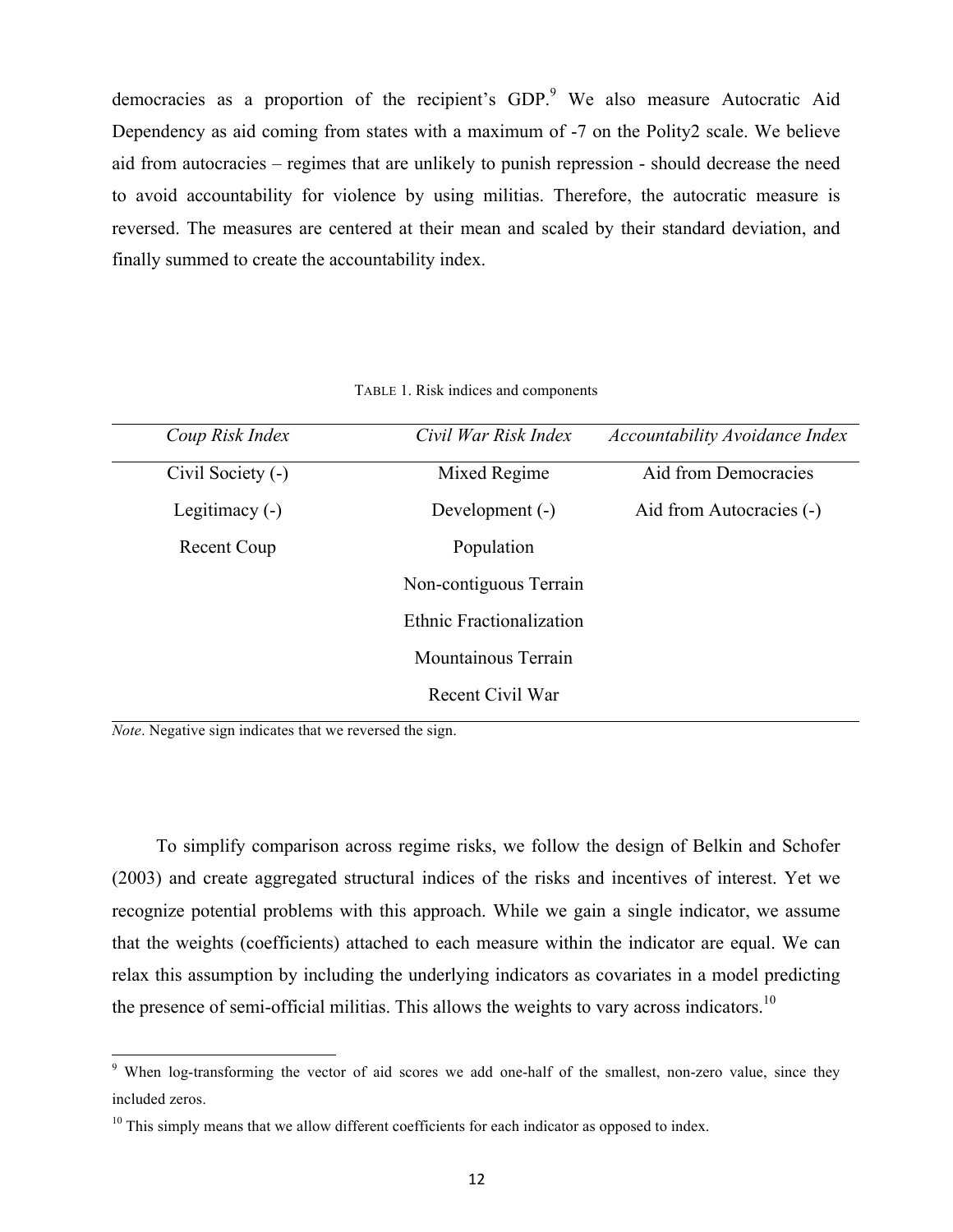We are interested in the extent to which understanding the risk of a coup, of civil war, and of international penalties for repression solves our original puzzle - why and where leaders maintain parallel forces in their security organization. Therefore, we model the underlying propensity for a state to have a semi-official militia in a given year. Our first set of models is generalized linear models (GLMs) utilizing a logistic link function. We use GLM because an ordinary logit model does not allow for non-normally distributed error terms. We estimate our models with the glm function in R. We begin by using the coup risk indicator as predictor, and then add our indicators for civil war risk and accountability avoidance. Table 2 presents the results. We then include splines of the time since the last observation of semi-official militias in a country as predictors within a generalized additive model (GAM) framework. This follows the suggestion of Beck, Katz, and Tucker (1998) to account for the deterministic trend in the underlying probability of an event in a discrete time context. We use thin-plate splines that are chosen through un-biased risk estimation criterion using the mgcv package in R. This is akin to minimizing the Akaike Information Criterion (AIC) to choose the level of smoothness. AIC measures the likelihood of the model, but penalizes models for their complexity. Thus models that have an improved fit "worth" their complexity will have low AIC scores. We also estimate a disaggregated model that includes the underlying indicators of our indices (see Table 3).

To measure and compare the usefulness of each model we rely on both in-sample and outof-sample validation. We are less interested in significant p-values than in the predictive performance of the model (Ward, Greenhill, and Bakke 2010). Therefore, we report the insample AIC for each model as well as the in-sample Area Under the Receiver-Operator curve (AUC). The AUC measures a model's predictions of both 1's and 0's, where larger values indicate improved predictions. We also utilize separation plots, suggested by Greenhill, Ward, and Sacks (2011), to visually compare how the predictions match the in-sample observations.

In-sample statistics are only part of the story. A useful model of semi-official militias should also explain out-of-sample patterns. Therefore, we set aside observations from 2001 to 2005 as our out-of-sample test data. We then calculate the out-of-sample AUC scores for the models, as well as Brier scores, and separation plots for the out-of-sample prediction. Because the Belkin and Schofer (2003) coup risk indicator is only available until 2000, we use the Powell and Thyne (2011) recent coup measure in the out-of-sample exercises. Our goal in exploring the puzzle of parallel armed forces is to provide potentially policy-relevant forecasts of the presence of semi-official militias.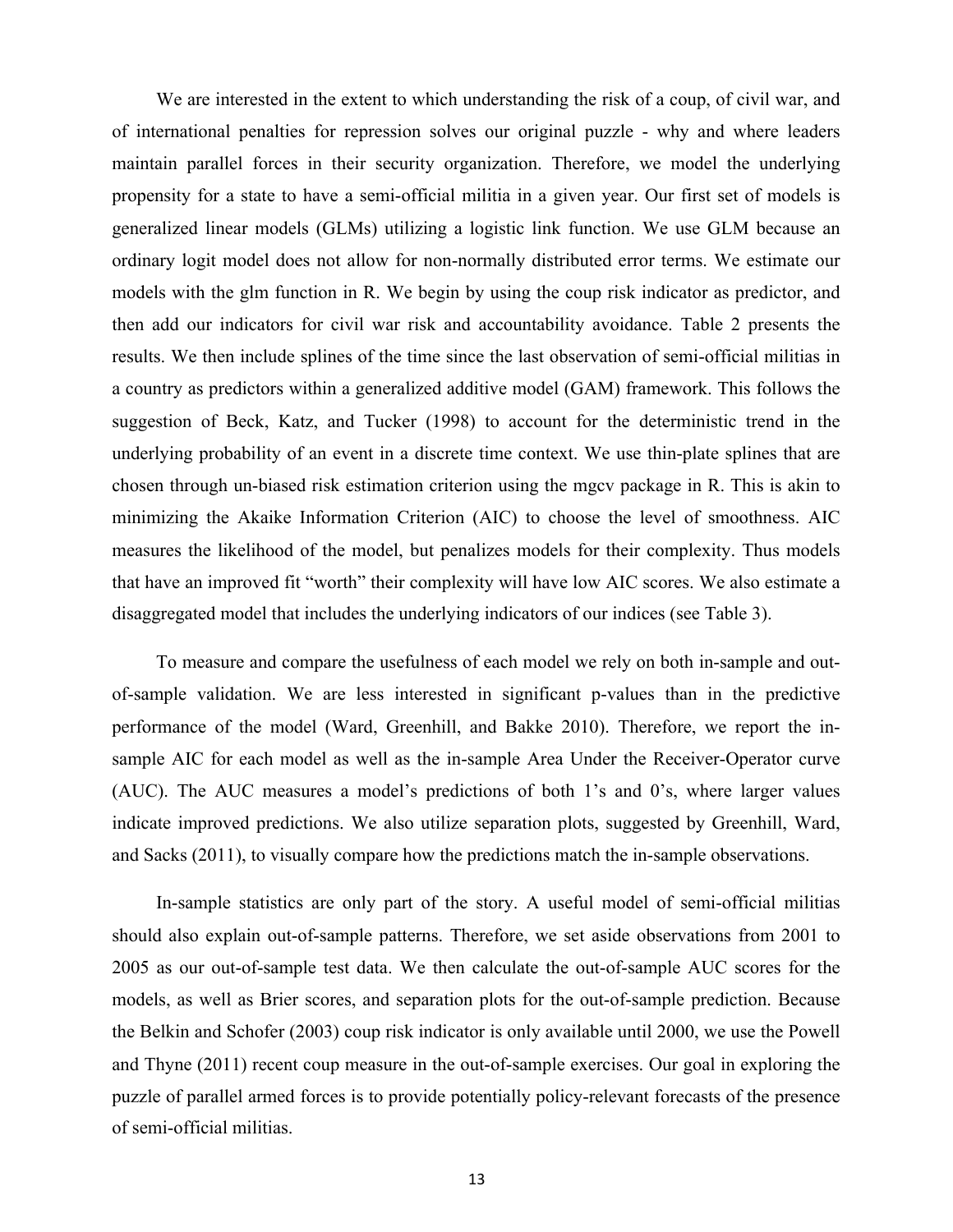## **Empirical Results**

As a first look at the relationship between coup risk and militia presence, we plot the observations for 1981 to 2000 by the coup risk index in the first panel of Figure 2. The relationship shows a generally positive slope, as highlighted by a line-plot of fitted predicted probabilities (line with associated standard errors in gray) from a logit model of semi-official militia presence with coup risk as the only predictor. However, many militia observations occur at low values of coup risk (dots at upper left corner), as well as many observations without militias at a higher coup risk (blank spaces in upper right corner), suggesting other incentives at work.

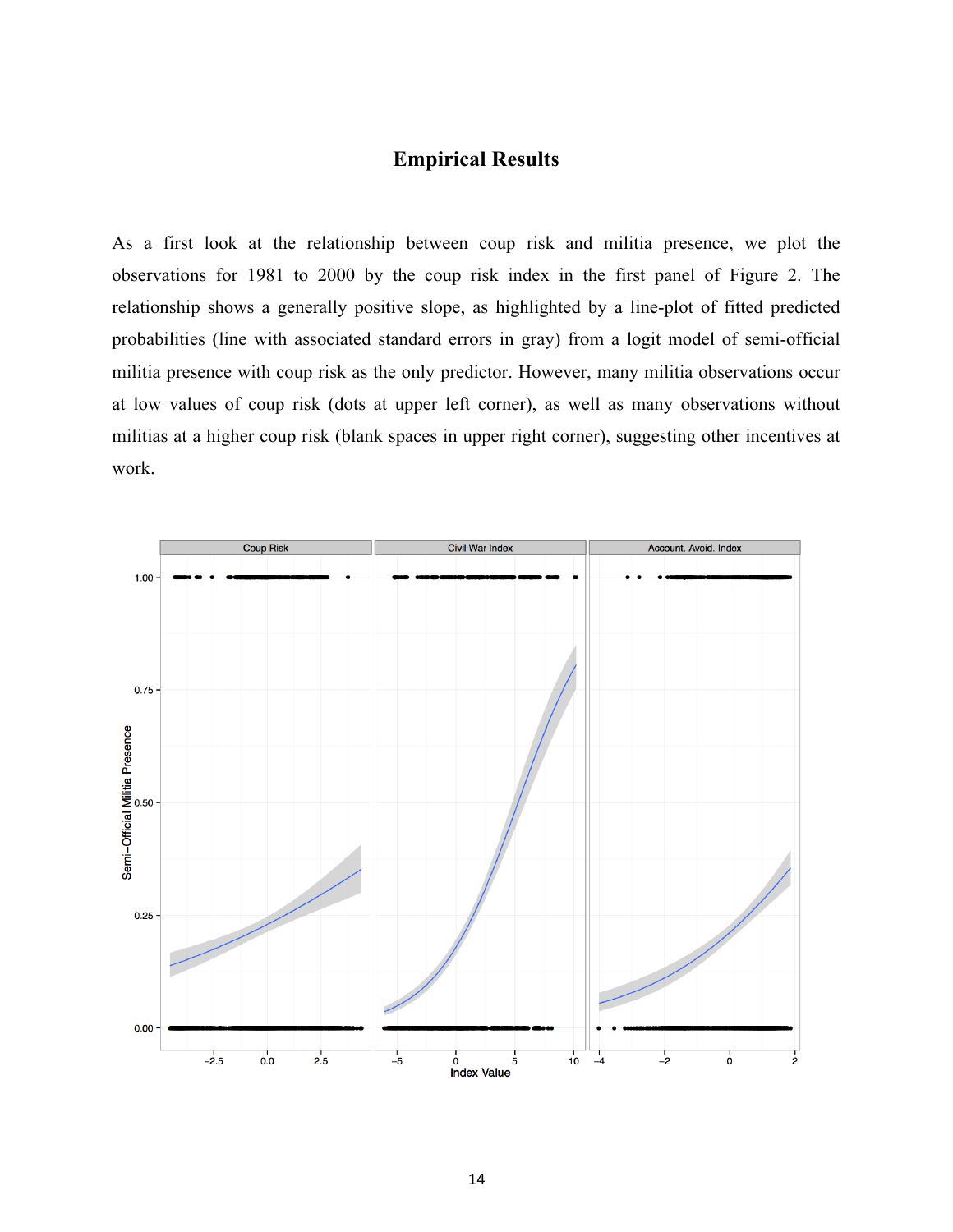*Note:* The figure shows predicted probabilities from separate logit regression models for each index, with each index being the only independent variable.

FIG 2. Plot of militia presence by coup risk, civil war risk, and accountability avoidance incentives.

The first model in Table 2 (Model 2.1) presents the logit coefficients and fit statistics using the Belkin and Schofer (2003) indicator, plotted in the first panel of Figure 2. Model 2.2 uses the Powell and Thyne (2011) recent coup measure. Both have positive coefficients larger than their estimated standard errors. Model 2.1 estimates that increasing coup risk from the first quartile (- 1.3) to the third quartile (.87) increases the probability of observing a militia from .20 (95% CI of .18, .22) to .25 (95% CI of .23, .27). The 95% confidence interval for the change is (.04, .07). Similarly, Model 2.2 implies that a recent coup increases the probability of a militia being present from .21 (95% CI of .19, .23) to .28 (95% CI of .24, .33) compared to a country without a coup in the previous decade. The 95% confidence interval for this change is (.03, .12). These results provide initial support for Hypothesis 1. The also fit with the existing coup research findings using a measure of organizational structure that was previously untested.<sup>11</sup>

|                     |         | Model 2.1 |         | Model 2.2 |         | Model 2.3 |         | Model 2.4 |
|---------------------|---------|-----------|---------|-----------|---------|-----------|---------|-----------|
|                     |         |           |         |           |         |           |         |           |
| <i>Variables</i>    | Coef.   | (SE)      | Coef.   | (SE)      | Coef.   | (SE)      | Coef.   | (SE)      |
| Intercept           | $-1.21$ | (0.05)    | $-1.33$ | (0.05)    | $-1.53$ | (0.06)    | $-1.56$ | (0.06)    |
| Coup Risk $(B+S)$   | 0.13    | (0.02)    |         |           | $-0.01$ | (0.02)    |         |           |
| <b>Recent Coup</b>  |         |           | 0.40    | (0.12)    |         |           | 0.18    | (0.13)    |
| Civil War Risk      |         |           |         |           | 0.27    | (0.02)    | 0.27    | (0.02)    |
| Account. Avoidance  |         |           |         |           | 0.15    | (0.05)    | 0.14    | (0.05)    |
| <b>AIC</b>          | 2565.7  |           | 2588.3  |           | 2258.2  |           | 2256.6  |           |
| In-sample AUC       |         | 0.55      |         | 0.53      |         | 0.74      |         | 0.75      |
| Out-of-Sample AUC   |         |           |         | 0.50      |         |           |         | 0.73      |
| Out-of-Sample Brier |         |           |         | 0.16      |         |           |         | 0.13      |
| Score               |         |           |         |           |         |           |         |           |
| N                   |         | 2456      |         | 2456      |         | 2456      |         | 2456      |

TABLE 2. Logit Model of Semi-official Militia Presence

*Note*: Out-of-sample predictions are done with 684 observations from 2001-2005. Lower AIC and Brier score are preferred. Higher AUC is preferred. Logit coefficients are estimated with glm in R.

<sup>&</sup>lt;sup>11</sup> We also explored whether there was a structural break in the data after the Cold War. We found no evidence of this for Models 2.1 and 2.2 in Table 2. We explore this further in the supplementary file.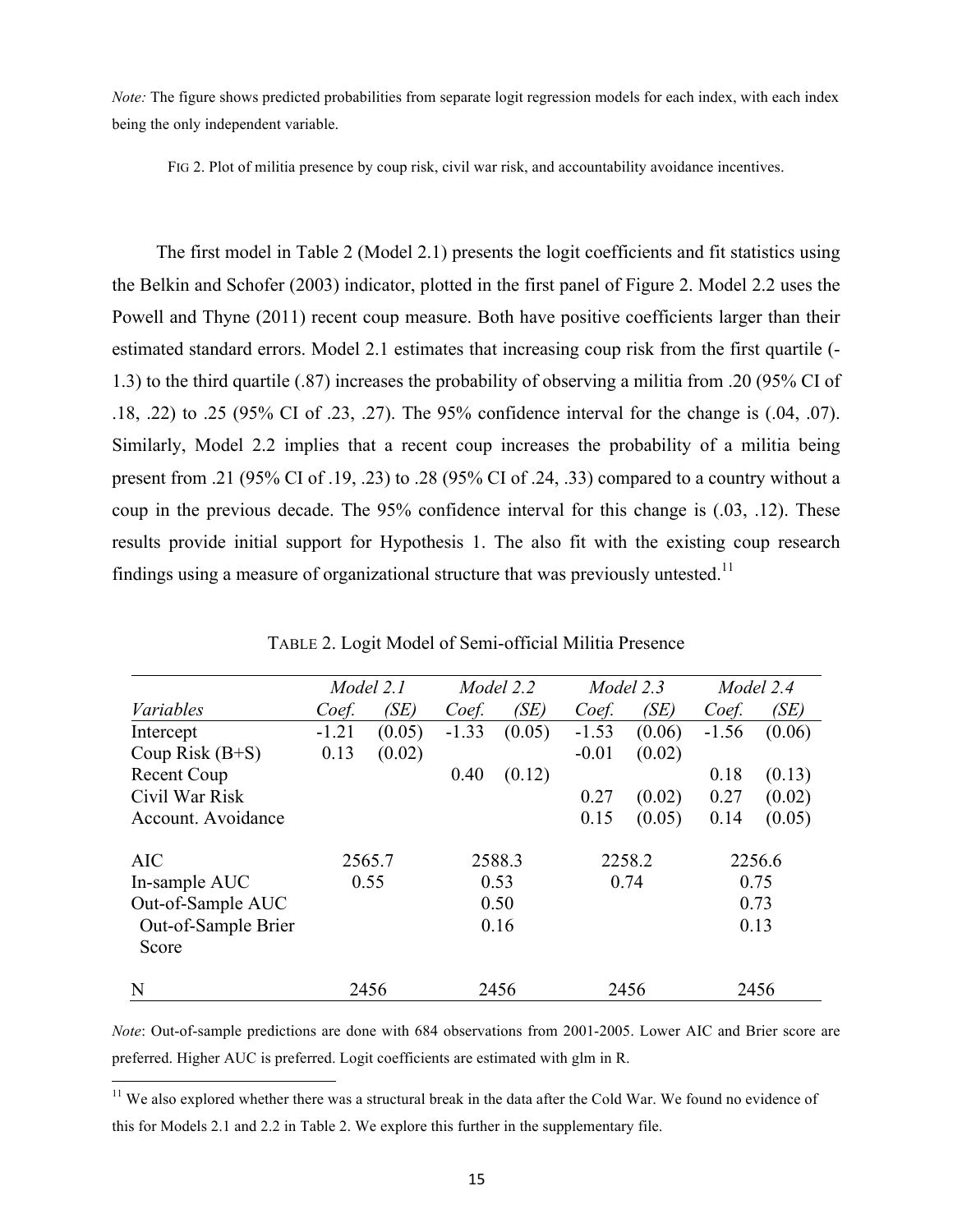However, the in-sample area under the receiver-operator-curve (AUC) values in Table 2 suggests that there is room for improvement. Figure 3 supports this suggestion with the associated separation plots for several of these and other models. A separation plot orders the observations by their predicted probabilities from low to high (left to right), and then draws a vertical white line if semi-official militias were not observed in the data and a colored vertical line if semi-official militias were present in the data. A perfectly predictive model would have solid black on the right, and white on the left. Black lines on the left mean that parallel armed forces existed although the model forecasted this to be unlikely. White spaces on the right indicate that such forces did not exist despite having been forecasted by the model. The first row in Figure 3 illustrates that many observations of semi-official militias remain misclassified by a simple model looking only at coup risk as a predictor (Model 2.1). As we will see, the in-sample and out-of-sample separation plots for the simple coup risk model are rather poor in comparison to alternatives.

While coup risk may partly explain the presence of militias around the globe, our results encourage a search for complementary explanations. Thus, we turn to an analysis of civil war risk and accountability avoidance as additional rationales for the use of militias. The second and third plots in Figure 2 provide preliminary evidence that civil war risk and accountability avoidance might help us explain militia presence. These plots show the observed presence or absence of militias, sorted by each index. The predicted probabilities from a logit model using the respective index to predict semi-official militia presence are plotted in black (with the 95% confidence interval in gray), as in the coup risk plot. Both indicators show some ability to separate the observations on their own, although weakly. The fitted predicted probabilities indicate an increasing propensity towards militias as the risk of civil war and incentives to avoid accountability increase, respectively.

Models 2.3 and 2.4 (the Combined Risk models) support the usefulness of these indices. Including these risk indicators lowers the AIC relative to both models of coup risk alone, as well as raising the in-sample AUC. Together with the positive coefficients for these indicators, these results support Hypotheses 2 and 3. Moreover, the combined models improve the out-of-sample fit compared to the Powell and Thyne (2011) recent coup indicator. The out-of-sample AUC rises from .5 to .73, and the Brier score, a measure of out-of-sample fit, is lower, indicating more useful predictions on this scale. While coup risk is no longer statistically significant in these models, we should not read too much into this finding since this coefficient only measures the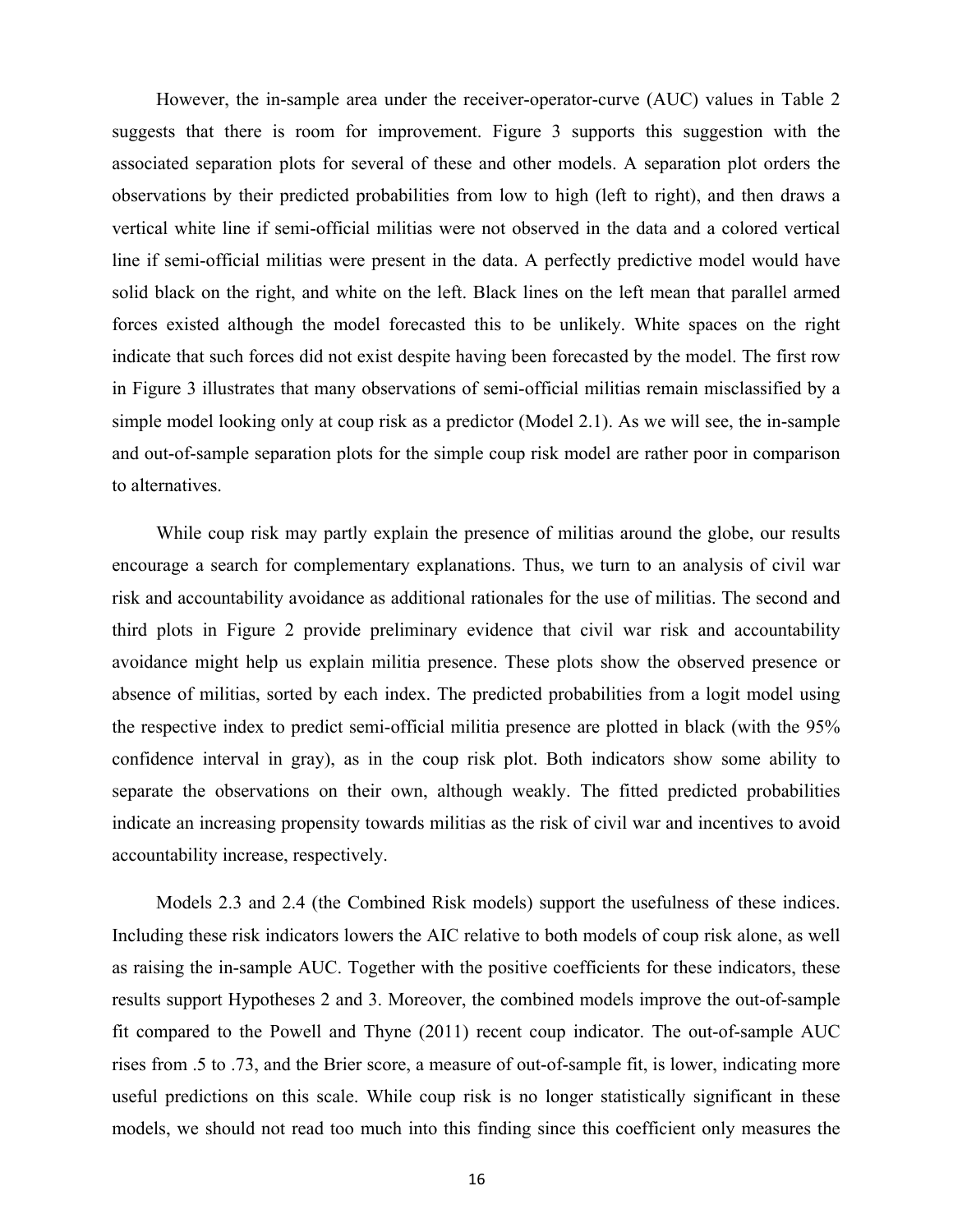partial effect of coup risk, holding the other indicators constant.<sup>12</sup> The separation plots in Figure 3 also illustrate the improved in-sample and out-of-sample fits for the combined models. The combined models have more white space to the left and black to the right.

Table 3 introduces the penalized thin plate splines for the time since the previous observation of a semi-official militia. These sets of models are Generalized Additive Models, which do not *a priori* assume a functional form for the deterministic trend in the underlying propensity for a militia. Including timing could be very useful for forecasting. If such paramilitary forces are very likely to continue if observed recently, and if they become increasingly unlikely the longer they are unobserved, then this information should help us to forecast their presence.

Including information on the timing of previous militia observations also provides a baseline against which to test the usefulness of the combined indicators. We see from Models 3.1 through 3.3 that including the deterministic trend improves the in-sample and out-of-sample fit, with higher AUC and lower AIC values in-sample, and Brier scores out-of-sample. The entry for the splines presents the Chi-square test for the joint significance of the thin plate splines. However, this does not imply that the indicators themselves are not useful. The third column in Table 3 provides the fit statistics for a model that excludes the indicators. Including information on civil war risk, accountability avoidance, and coup risk is useful on each criterion, excepting the Brier score, which is already low. Comparing the first row of separation plots in Figure 3 to the second to last row illustrates the dramatic improvement in predicting militia presence when we add timing as well as tracking civil war risk and accountability avoidance indices.<sup>13</sup>

We plot predicted probabilities for distinct scenarios from the second model in Table 3 to summarize the relationship between civil war risk, accountability avoidance, and militia presence over time. Figure 4 presents the predicted probability and 95% confidence intervals of observing a semi-official militia over time for a state at the 10th percentile of civil war risk (solid) and the 90th percentile (dotted). The other covariates are held at their mean and past coup at zero. The timing splines quickly push the predicted probabilities downwards, while a higher risk of civil

 $12$  For reference, the correlation between coup risk and each of the other indices is .32 and .36 for civil war risk and accountability avoidance respectively. The correlation between civil war risk and accountability avoidance is .34.

<sup>&</sup>lt;sup>13</sup> We also estimated Model 3.3 using lagged values of each index. We found the same substantive results, shown in Table A7 in the supplementary file.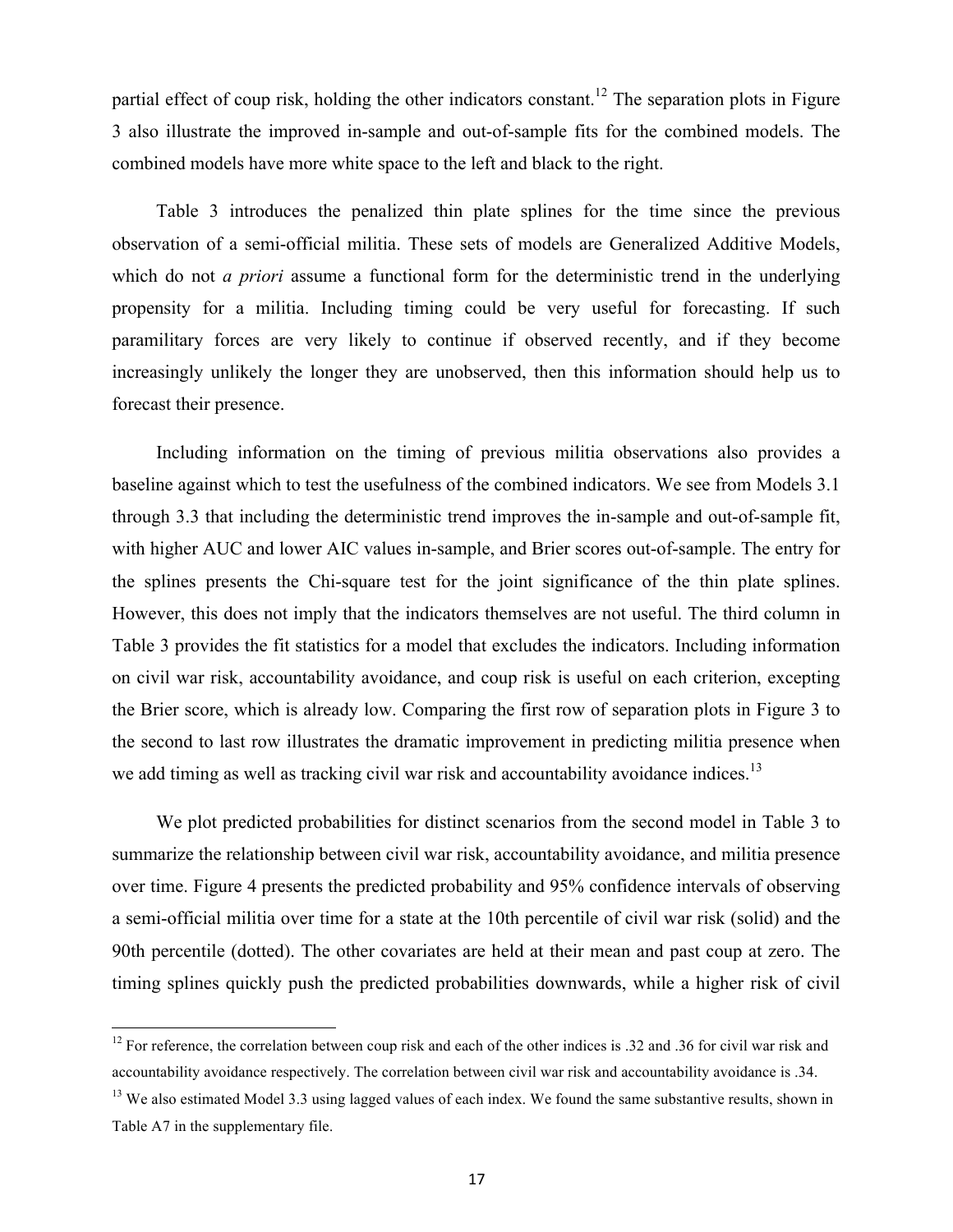war increases the probability of seeing a paramilitary group. Figure 5 presents the first difference of the high and low civil war risk scenarios from Figure 4. This tests whether the scenarios of high and low civil war risks are different at each time point.<sup>14</sup> The results show that we are more likely to observe semi-official armed groups when civil war is more likely. For a state with average risk of coup and average incentives to avoid accountability and without such a group for one year, the expected probability of a semi-official militia increases by approximately 15 per cent when the risk of civil war increases from the 10th to the 90th percentile.

|                                    | Model 3.1         | Model 3.2         | Model 3.3     |
|------------------------------------|-------------------|-------------------|---------------|
|                                    | (SE)<br>Coef.     | (SE)<br>Coef.     | (SE)<br>Coef. |
| Intercept                          | $-3.16$<br>(0.17) | $-3.11$<br>(0.18) |               |
| Coup Risk $(B+S)$                  | (0.06)<br>$-0.10$ |                   |               |
| <b>Recent Coup</b>                 |                   | (0.25)<br>$-0.14$ |               |
| Civil War Risk                     | 0.25<br>(0.03)    | 0.25<br>(0.03)    |               |
| Account. Avoidance                 | 0.37<br>(0.09)    | (0.09)<br>0.34    |               |
| Time since last PGM<br>observation | 561.3 (8.4)       | 558.3(8.3)        | 644.6(8.4)    |
| <b>AIC</b>                         | 761.1             | 764.1             | 867.0         |
| In-sample AUC                      | 0.97              | 0.96              | 0.94          |
| Out-of-Sample AUC                  |                   | 0.98              | 0.97          |
| Out-of-Sample Brier Score          |                   | 0.02              | 0.02          |
| N                                  | 2456              | 2456              | 2456          |

TABLE 3. Generalized Additive Model of Semi-Official Militia Presence with Time Since Last Militia Observation Included

*Note*. Out-of-sample prediction done with 684 observations from 2001 – 2005. Lower AIC and Brier score are preferred. Higher AUC is preferred. Generalized Additive models using logit link function estimated with mgcv in R. Chi-squared test and degrees of freedom (in parentheses) are reported for the splines measuring the nonlinear effect of the time since the previous PGM observation.

<sup>&</sup>lt;sup>14</sup> Figure 4 cannot provide this information because the calculation of confidence intervals and the levels does not account for the covariance between the predictions.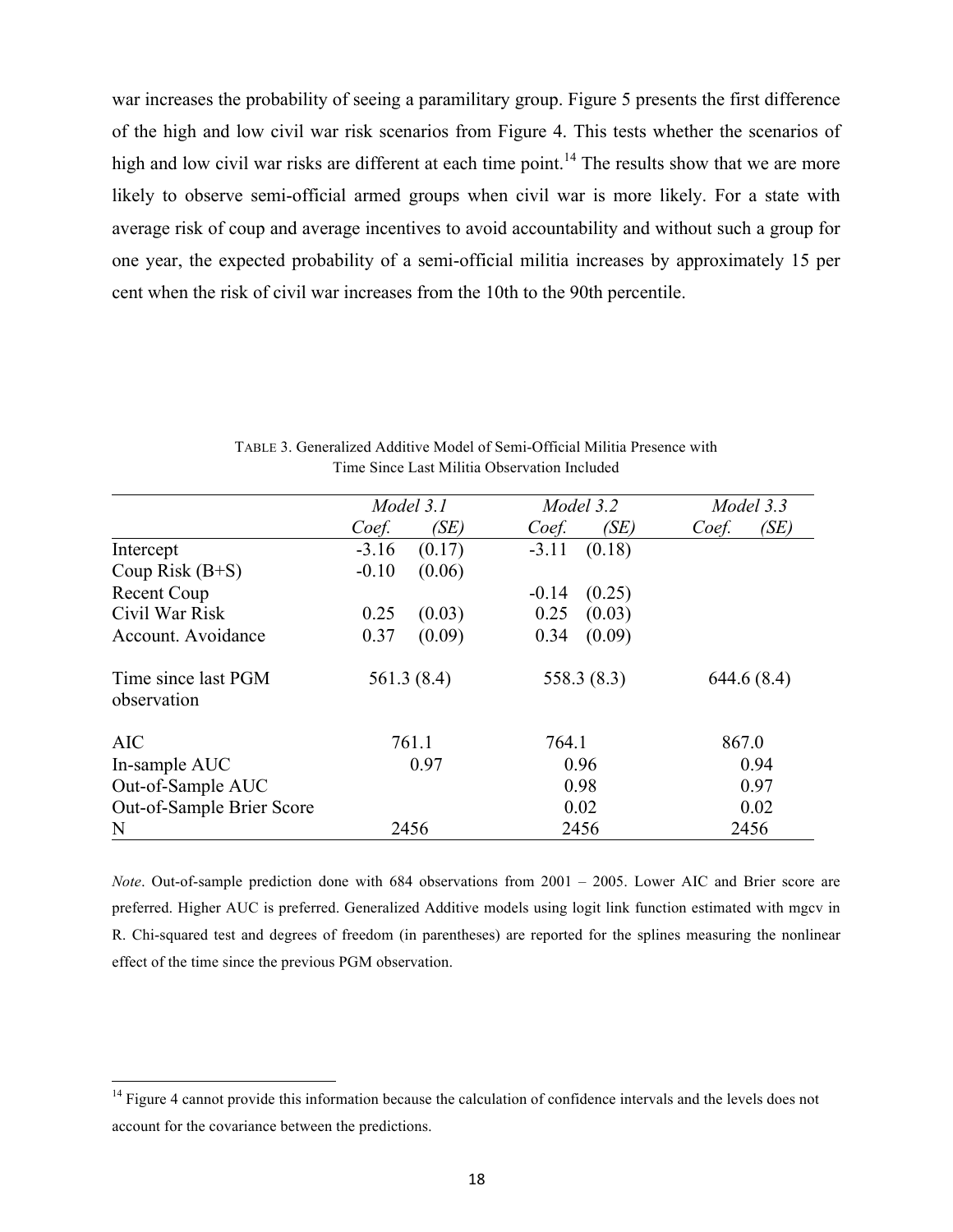*Note*. Out-of-sample prediction done with 684 observations from 2001 – 2005. Lower AIC and Brier score are preferred. Higher AUC is preferred. Generalized Additive models using logit link function estimated with mgcv in R. Chi-squared test and degrees of freedom (in parentheses) are reported for the splines measuring the nonlinear effect of the time since the previous PGM observation.

FIG 3. In-Sample and Out-of-Sample Separation Plots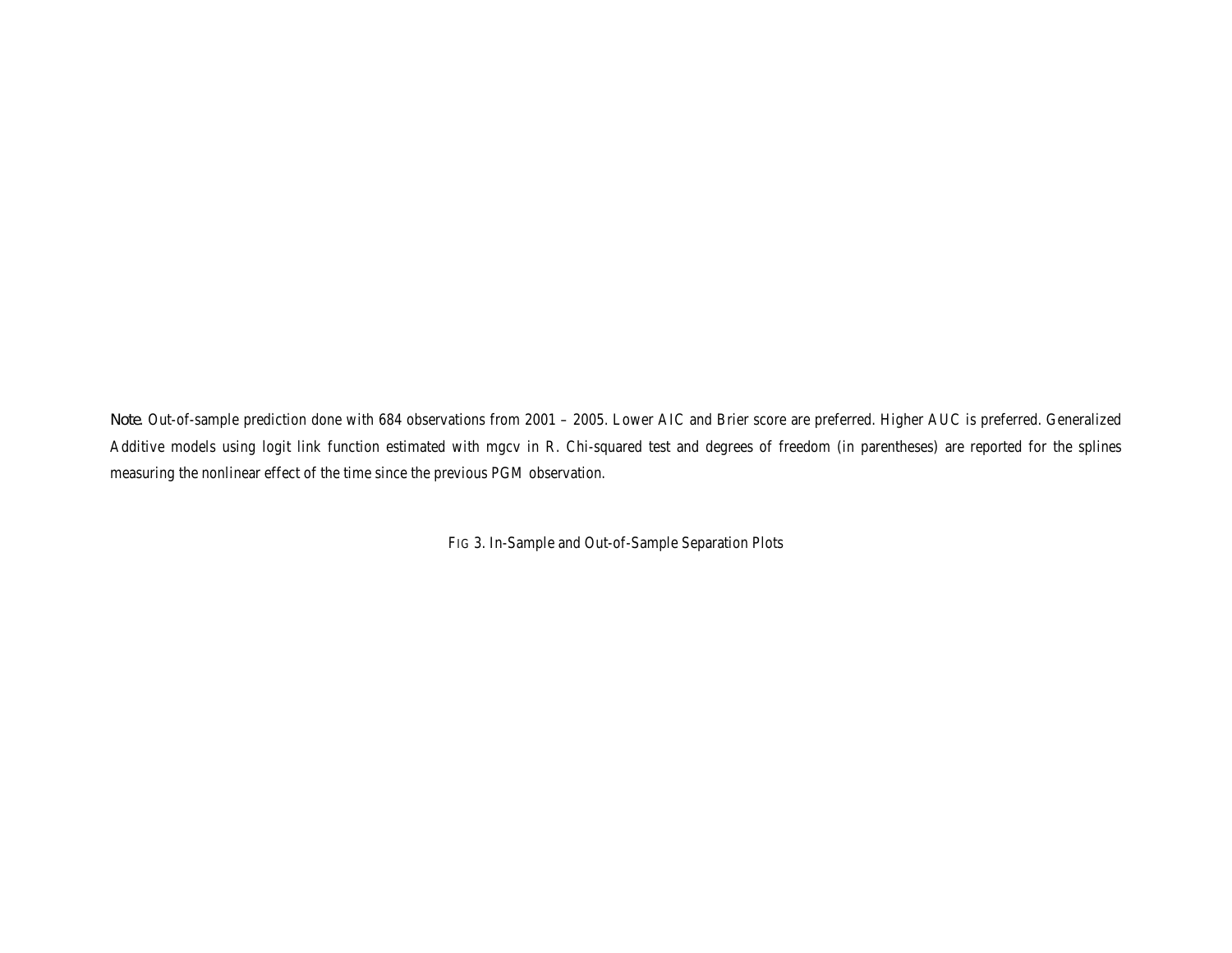Figures 6 and 7 plot the analogous information for changes in the accountability avoidance index while holding civil war risk constant at the mean. We observe a similar pattern. While the 95% confidence intervals overlap in Figure 6, Figure 7 makes clear that when accounting for the covariance between the predicted probabilities, we see systematic differences. When states receive a larger share of their aid from democracies, they are more likely to have semi-official militias. For a state that has not had a militia for one year, no coup during the preceding ten years, and an average risk of civil war, increasing the accountability avoidance incentives from the 10th to the 90th percentile increases the expected probability of a militia by approximately 8 per cent.15

While these results are supportive, they utilize aggregate indices. The measures within each index may have distinct effects on the probability that the security apparatus of a state includes a militia. Thus, we investigate the performance of the individual measures that make up the civil war and accountability avoidance indices. Table 4 presents these results.<sup>16</sup> We observe some empirical payoff for relaxing the assumption of equal weights in both indicators. While the in-sample AIC drops rather dramatically when we use the disaggregated indicators, the out-ofsample AUC improves only by a small amount. Therefore, one might want to trade the reduction

<sup>&</sup>lt;sup>15</sup> One might argue that paramilitaries make civil war more likely in the first place. In our research design we attempt to mitigate this alternative through several strategies. First, we rely on pre-existing literature to carefully select indicators to measure civil war risk that reflected structural factors, which by definition change quite slowly and not in response to events such as organizing a pro-government paramilitary group. Second, we analyze the organizational structure of the security forces not their explicit actions. While explicit attacks might make civil war more likely, simply having militias in the security forces is not as closely related to the measurement of civil war. Third, the counter-argument of militias leading to civil wars leads to a logical paradox. If paramilitary formation led to a structural increase in civil war, this would be a significant incentive for a leader not to create a militia in the first place. Thus, the fact we see pro-government militias in approximately a quarter of all states around the globe would be a puzzle from this perspective. We suggest that militias can be useful for leaders across several dimensions, including coup-proofing, rebellion, and avoiding international accountability. Moreover, to indicate that our results are not a product of militias causing civil wars, we have also dropped the previous civil war indicator from our civil war risk measure. If it were the case that these semi-official militias led to civil wars directly, this portion of our indicator would be most susceptible to bias, as it directly measures the event of civil war as opposed to an underlying structural factor. These results, shown in the supplementary file, remain consistent.

<sup>&</sup>lt;sup>16</sup> We include only the Powell and Thyne (2011) recent coup indicator since we are interested in the out-of-sample fits.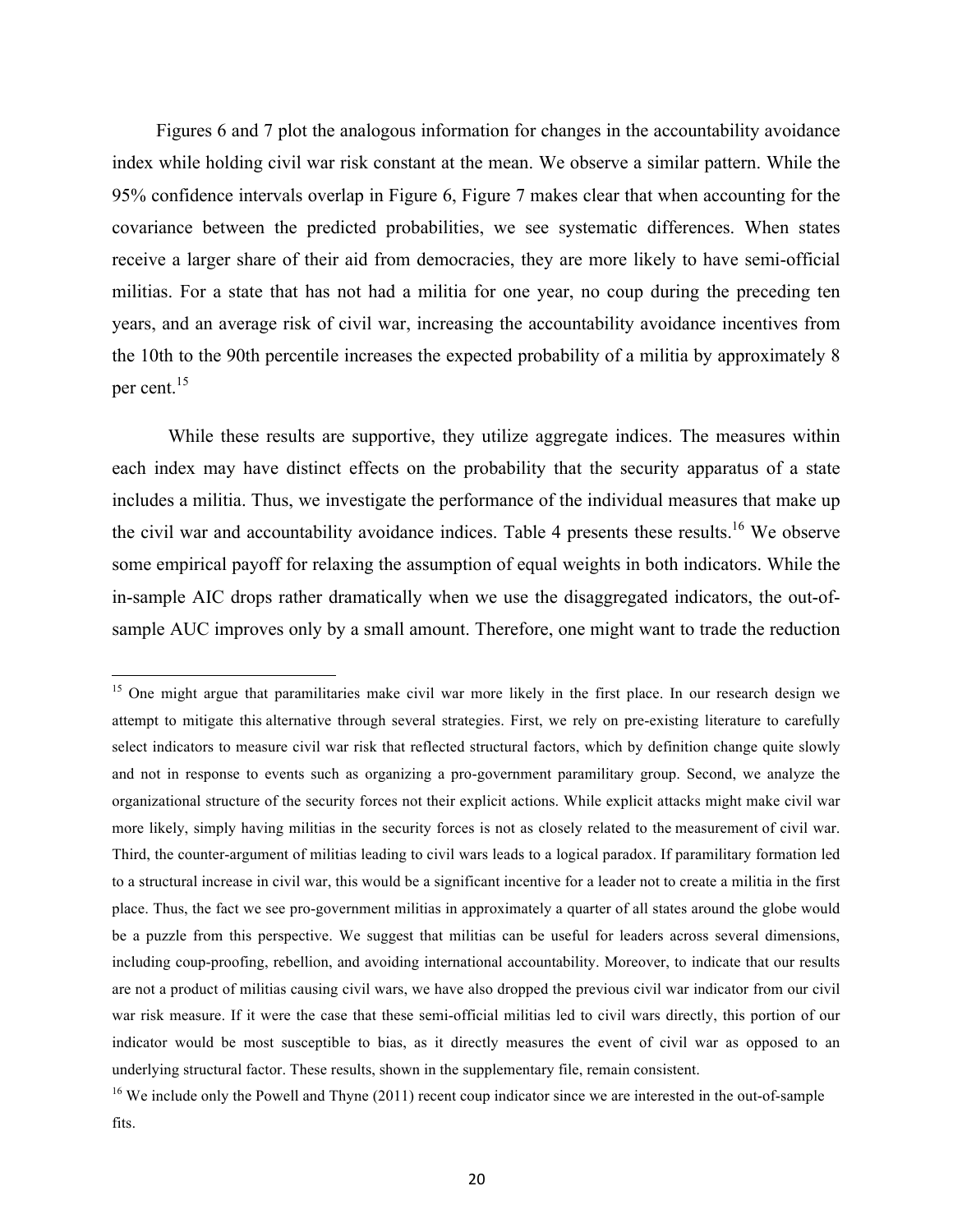in fit of the combined risk indicator model for its simplicity. As the progression of the out-ofsample AUC and separation plots illustrate, including the timing of previous militia observations as well as coup risk, civil war risk, and accountability avoidance can accurately forecast the presence of militias around the globe. Our best forecasting model (4.1) correctly predicts 91 per cent of years with militias out of sample (117/128). The baseline model (Model 2.2) correctly predicts only 8 per cent of observations with militias (10/128).<sup>17</sup>

Although most indicators point in the expected direction, two interesting anomalies could help inform future work on paramilitary groups. First, it appears that development may have the opposite sign than hypothesized when included in the civil war index. In Table 4, more developed countries are estimated to be more likely to have pro-government militias.*<sup>18</sup>* Future research might probe the question whether very poor states might find collaborating with informal militias more cost-effective than creating semi-official militias.<sup>19</sup> Second, the results showed that mountainous terrain decreased, rather than increased the probability of a semiofficial militia. As with development, this might be an avenue to pursue for future research to bring our theoretical understanding of the incentives for militias in line with the observed patterns of pro-government militias around the globe. $^{20}$ 

<sup>&</sup>lt;sup>17</sup> We utilized .5 as a cut-off to create predictions from the disagregated indicator model (4.1) and .21 for the baseline coup-risk model (2.2). Using a cut-off of .5 for the baseline coup-risk model results in zero correct predictions of the presence of semi-official militias. Both models predict the absence of militias equally well at the cut-offs of .5 and .21 respectively (551/556). These results are computed for the out-of-sample predictions.

<sup>&</sup>lt;sup>18</sup> The coefficient on development is highly variable across different specifications. For example, when entered into a model alone, the coefficient is positive and statistically significant. In addition, there is some evidence of nonlinearity for development in-sample, but including penalized thin plate splines reduced the out-of-sample fit of the model as compared to the simpler specification in Table 4.

 $19$  Carey, Colaresi, and Mitchell (forthcoming) provide some evidence for the argument that informal militias are more likely to be found in poorer countries.

 $20$  We also explored using thin plate splines for the coup, civil war, and accountability indices, but found no out-ofsample improvement in forecast performance from this complication on Brier scores or AIC. In addition, we analyzed whether tracking both semi-official and informal militias would yield similar inferences. These results are presented in the supplementary document and reaffirm the conclusion presented above.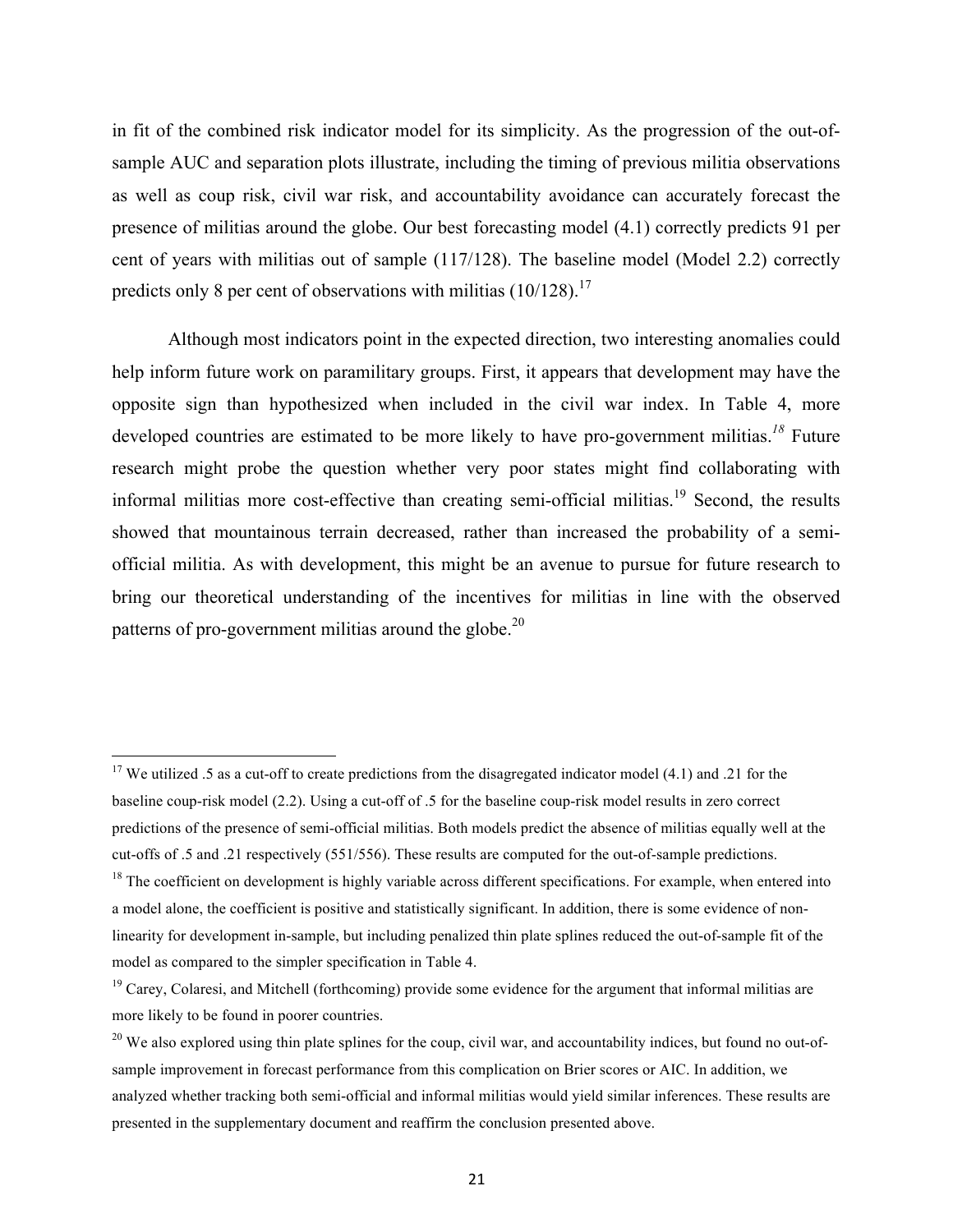

*Note*. The lines show the estimated predicted probabilities of semi-official militia presence, and the shaded area the 95% confidence intervals, over time (in years), for low (10th percentile) and high (90th percentile) civil war risk. Estimates are from the combined model with timing, utilizing the recent coup measure.

FIG 4. Predicted Probabilities of Semi-official Militia Presence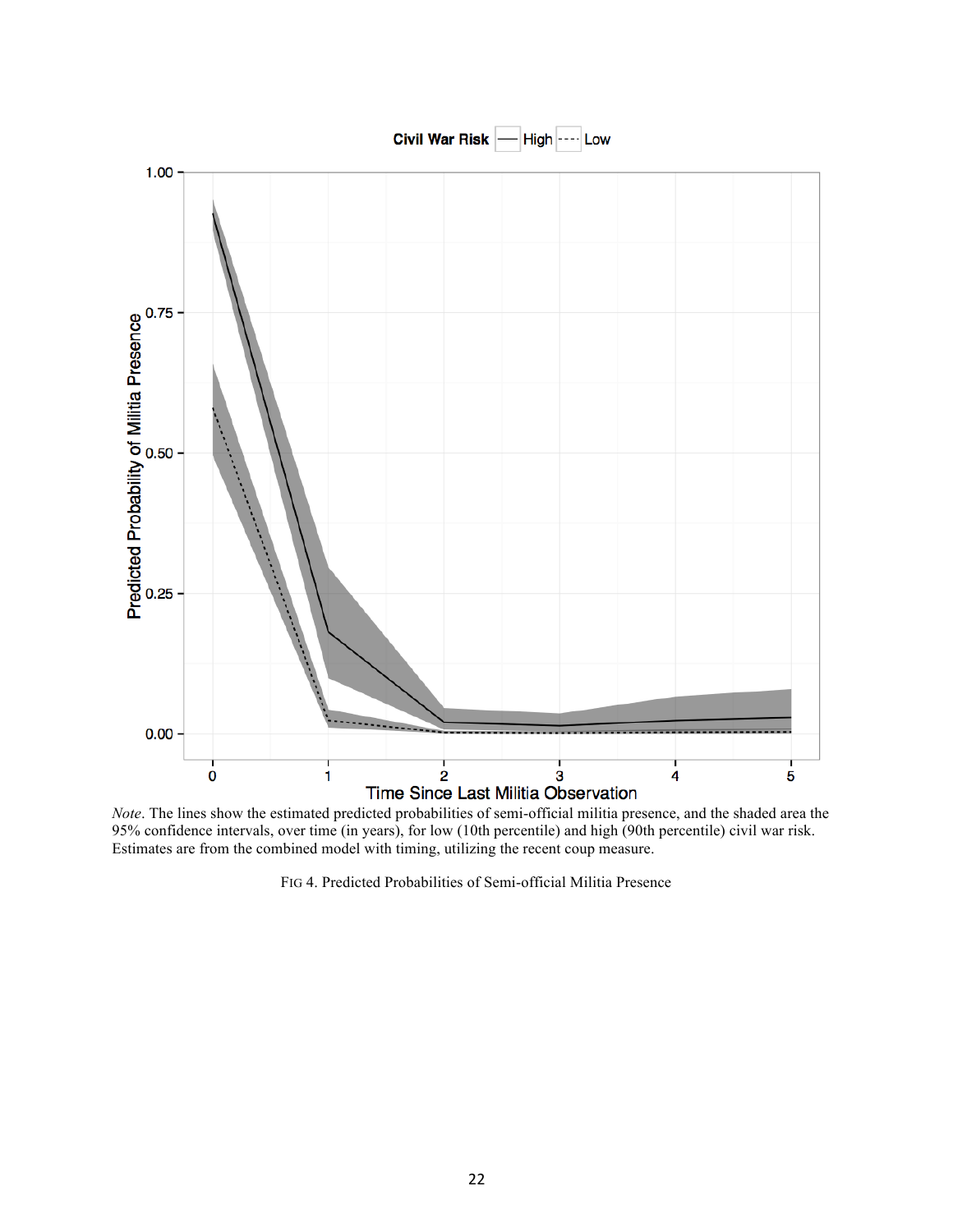

*Note*. These estimates incorporate the covariance between the predictions across the two scenarios at each time point.

FIG 5. Change in predicted probability, going from low to high civil war risk, over time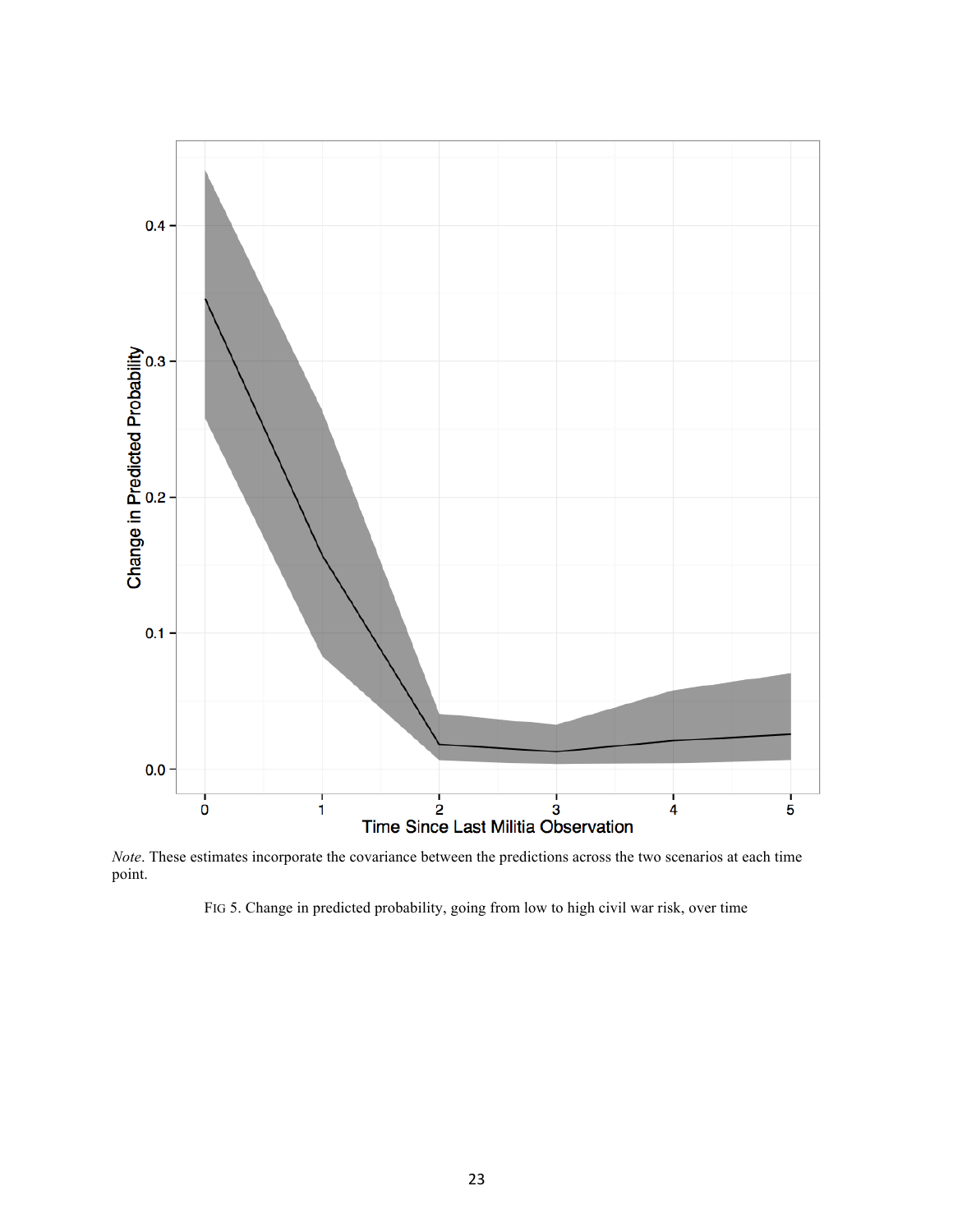

*Note*. The estimates are from the combined model with timing, utilizing the recent coup measure.

FIG 6. Predicted Probabilities of Semi-official Militia Presence for Low (10th Percentile) and High (90th Percentile) Incentives to avoid Accountability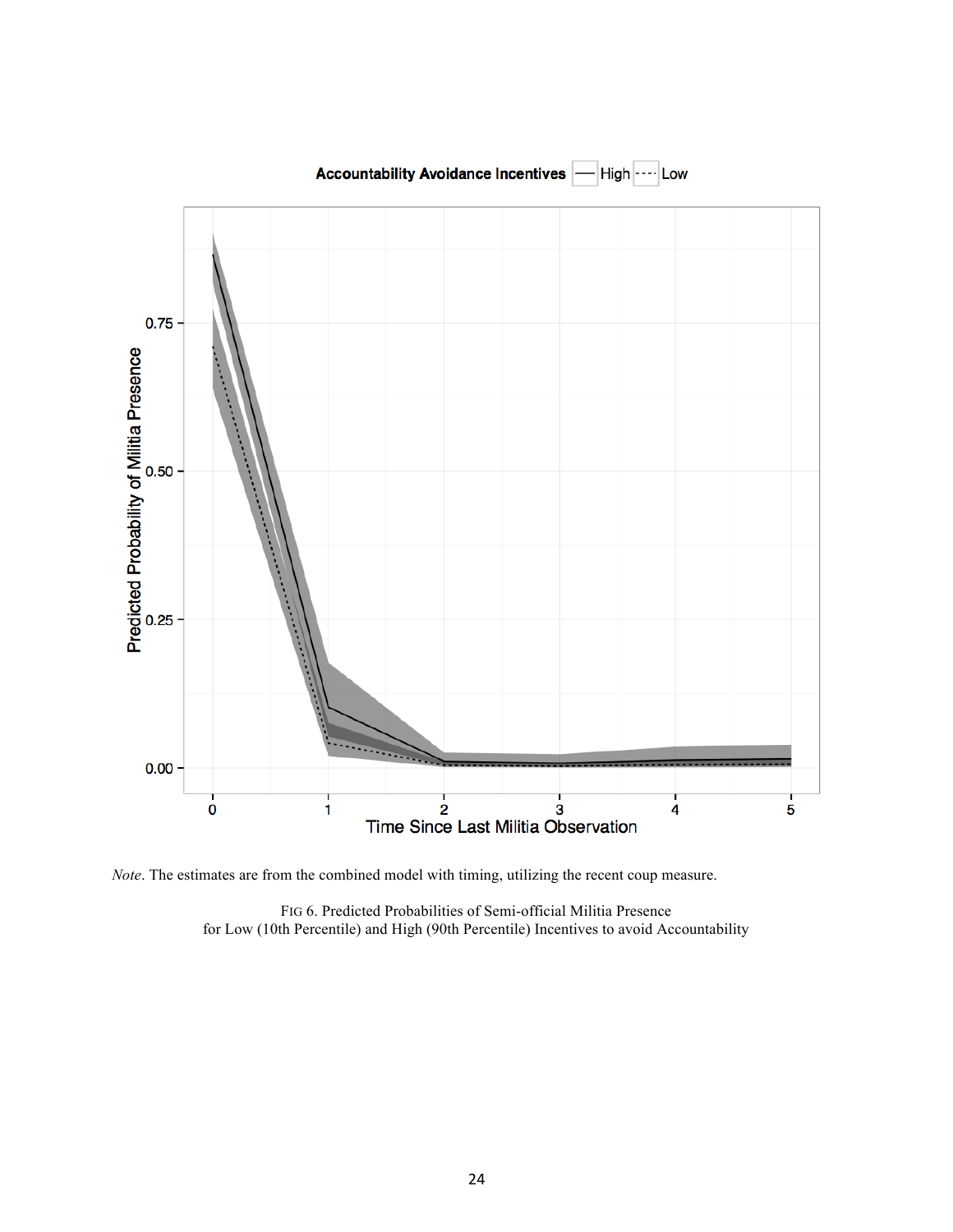

*Note*. These estimates incorporate the covariance between the predictions across the two scenarios at each time point.

FIG 7. Change in predicted probability, going from low to high incentives to avoid accountability, over time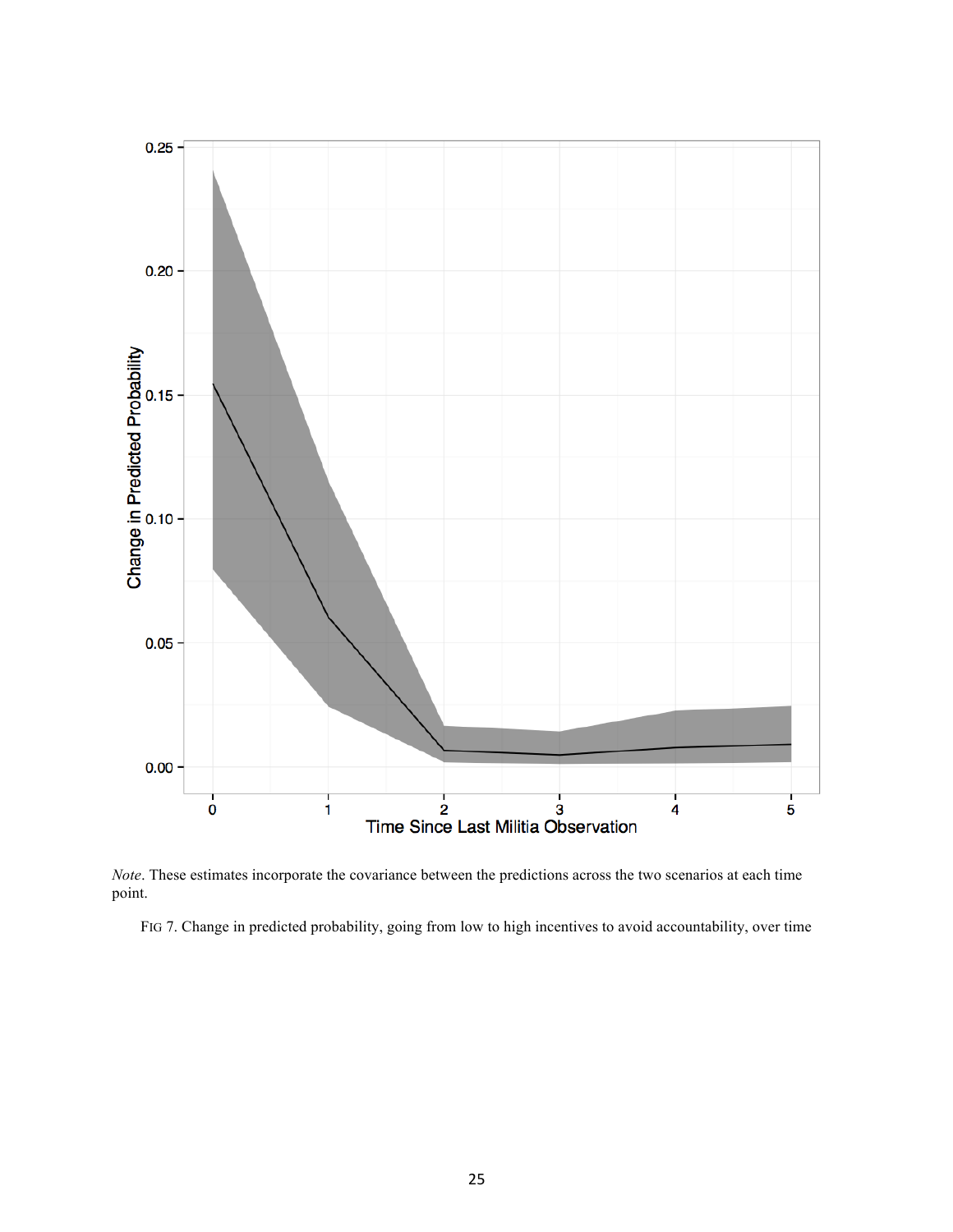|                                 |                                 | Model 4.1  |        |  |
|---------------------------------|---------------------------------|------------|--------|--|
| Concept                         | Variable                        | Coef.      | (SE)   |  |
| Constant                        | Intercept                       | $-18.30$   | (1.80) |  |
| Coup                            | <b>Recent Coup</b>              | 0.22       | (0.30) |  |
| Civil War                       | Mixed Regime                    | 0.38       | (0.24) |  |
|                                 | Development                     | 0.81       | (0.17) |  |
|                                 | Population                      | 0.78       | (0.10) |  |
|                                 | Non-contiguous Terr.            | $-0.28$    | (0.23) |  |
|                                 | Ethnic Frac.                    | 0.51       | (0.44) |  |
|                                 | Mount. Terrain                  | $-0.21$    | (0.09) |  |
|                                 | Recent Civil War                | 2.02       | (0.33) |  |
| <b>Accountability Avoidance</b> | Aid from Democracies            | 0.23       | (0.04) |  |
|                                 | Aid from Autocracies            | $-0.12$    | (0.04) |  |
| Timing                          | Time since last PGM observation | 444.0(8.1) |        |  |
|                                 | <b>AIC</b>                      | 656.9      |        |  |
|                                 | In-sample AUC                   | 0.98       |        |  |
|                                 | Out-of-Sample AUC               | 0.99       |        |  |
|                                 | Out-of-Sample Brier Score       | 0.02       |        |  |
|                                 | N                               | 2456       |        |  |

TABLE 4. Generalized Additive Model of Semi-Official Militia Presence with Disaggregated Measures

*Note:* Out-of-sample prediction done with 684 observations from 2001-2005. Lower AIC and Brier score are preferred. Higher AUC is preferred. Generalized Additive models using logit link function estimated with mgcv in R. Chi-squared test and degrees of freedom (in parentheses) are reported for the splines measuring the nonlinear effect of the time since the previous PGM observation. Concept column refers to the indicators from the previous models.

#### **Conclusions**

The organization of security influences political stability and civilian welfare. It raises a complex array of likely costs and benefits with important policy implications for regimes, civilians, and the international community. For civilians, a key concern is whether semi-official forces conduct themselves in worse ways than national militaries (e.g., Cohen and Nordås 2015). Other scholars note the high level of violence directed at civilians in contemporary conflicts and claim an era of new wars "characterized by a multiplicity of types of fighting units, both public and private, state and non-state, or some kind of mixture" (Kaldor 2006:97). For governments, outsourcing security may undermine the national military or create a temptation to adopt more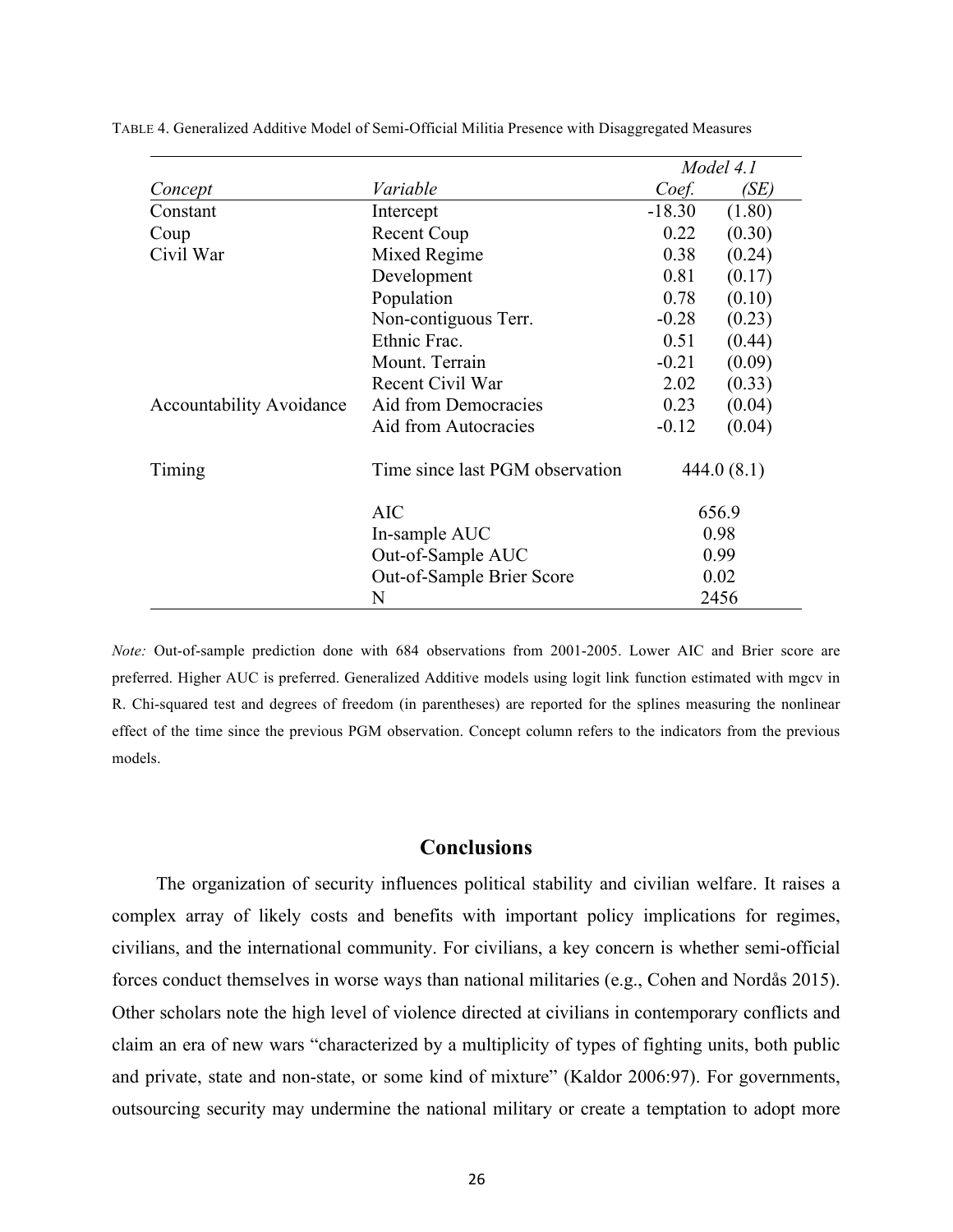'adventurous' policies (Avant 2005:259). For the international community, outsourcing complicates the conventional view of states that monopolize the means of violence and assert sovereignty, and further 'disaggregates' the state (Grant and Keohane 2005; Slaughter 2004:266). Given the implications for regime and civilian welfare, and also for global governance, understanding why governments choose to outsource the means of violence is critical. Despite potential problems of discipline, betrayal, monitoring, and the lack of hierarchical control structures, the militarization of civilians in almost a third of the countries around the world suggests that governments view the benefits as outweighing the potential costs.

This study contributes to our understanding of why governments might make this calculation. It fits with an emerging and actor-centered research agenda that is moving away from an assumed monopoly of violence and more broadly from a unitary actor approach to conflict (e.g., Ahram 2011; Clayton and Thomson 2014; Jentzsch, Kalyvas and Schubiger 2015; Peic 2014; Staniland 2012). Research on rebel forces follows a similar path. Recent research refers to the fragmentation of rebellion, differences in number, power, and institutionalization of rebel forces, the propensity for infighting and the consequences for civilians (e.g., Bakke, Cunningham and Seymour 2012).

Within this research agenda we suggest that the logic of delegation provides a common theoretical framework. It brings together, for example, the coup-risk literature with an actorcentered approach to security policy. The principal-agent problems lies at the heart of the couprisk literature. It expects some leaders to distrust their agents in the formal security forces and to develop parallel forces to offset the risk of a coup in response. The presence of parallel agents gives the principal substitutes in the "market for force." The principal can use these agents to threaten sanctions against members of regular forces and thus to dissuade them from engaging in acts of disloyalty.

We argue that leaders face a range of other threats beyond those posed by regular forces,. Delegation to armed non-state actors might address several of these. The sheer frequency of these groups suggests that leaders have multiple incentives for such delegation. In fact the policy literature on collaboration suggests some of these incentives. Irregular forces compensate for various shortcomings in regular forces. They promise reduced deployment costs, additional information sources, operational flexibility, and the means to shift some responsibility for the controversial application of force. Placing these incentives within the logic of delegation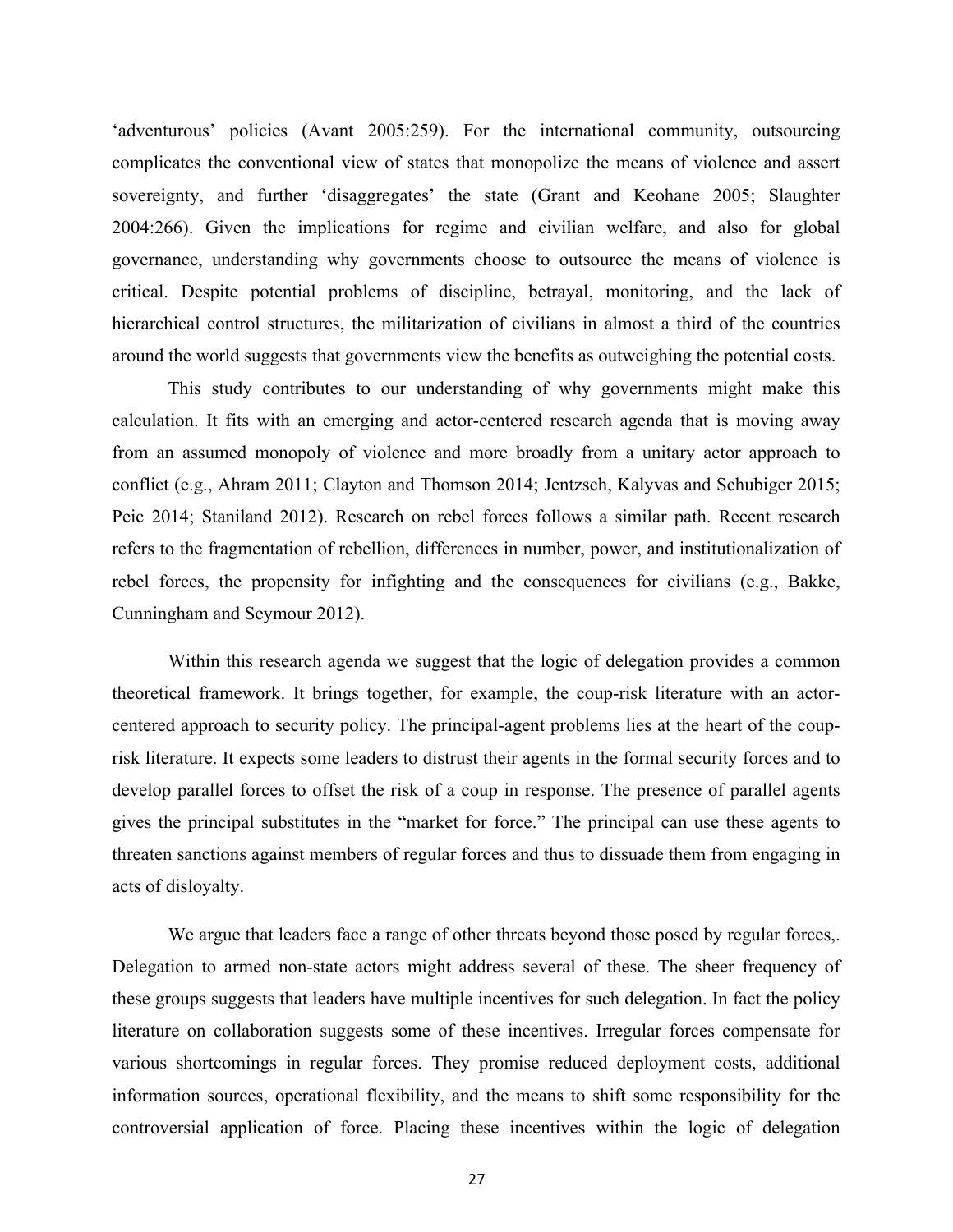simplifies our understanding of the varied mix of state and non-state actors we find at work in security. This simplification proves more satisfactory than assuming a centralizing trend in the organization of military force under state control; it makes sense of developments not captured by those who see a necessary evolution towards a state monopoly over violence. Finally, the logic of delegation has increasingly wide application in the study of international relations. It locates analysis of the security domain within a theoretical approach that works across policy domains and helps us understand the trade-offs and "probity hazard" of such delegation.

To provide evidence for the empirical argument, we began with simple models to investigate the key ideas. We presented a combined model to show the various benefits leaders seek from these armed groups. The models provide general support for our theoretical argument. The variables capturing coup risk and major regime risk performed as we expected them to. Given recent coups and rebellions, and related structural conditions, governments have an incentive to use semi-official militias. We expected the strongest incentives to avoid accountability to appear in the shadow of domestic and international mechanisms of accountability. The incentive to shift responsibility for violence is likely to be more obvious when looking at groups that have only loose—or even clandestine associations—with governments. Nevertheless we found some support for this logic even in cases of more modest distancing in the form of semi-official militias. Our analysis suggests that governments perceive parallel forces as a solution to multiple problems. We can predict the presence of semi-official militias most accurately when we combine the risks of coups, civil war, and accountability. While in these best performing combined models we cannot clearly identify which threat contributes the most to the prediction, Figure 2 showed that each risk factor contributes to our understanding of why governments include parallel forces in their organization of security.

From a policy perspective, it will often prove complicated to assess the drivers of specific irregular forces. These groups might protect a leader against her disloyal troops. They may make conflict less expensive for governments and reduce the causalities suffered by regular forces. And at least in the short term, they may lead leaders to perceive the use of violence as less politically costly. Yet frequently they bring with them unintended consequences for their civilian members. In Kashmir in April 2009 a bus was blown up "because some village defence committee members were travelling on it … The committee is an armed militia set up by the state government to help in counterinsurgency operations" (New Zealand Herald 22 April, 2009).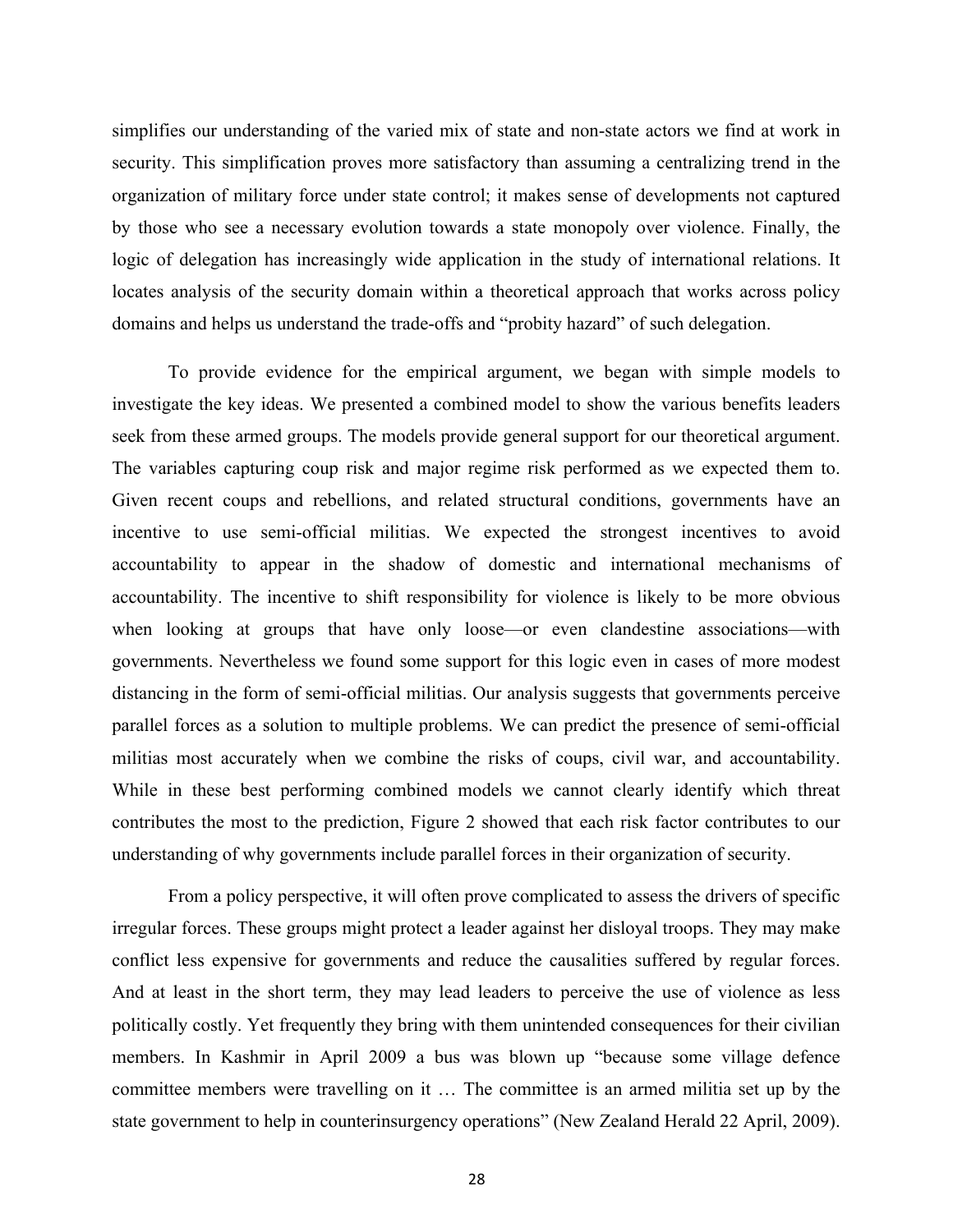These militias put members in danger in Iraq as well as India.  $2<sup>1</sup>$  They also endanger other civilians. Members of Salwa Judum, another semi-official militia in Chattisgahr state, are alleged to have engaged in extortion, rape and murder. The *Economist* (2006 August 19) urged the government to take control, advising that, "Salwa Judum is the wrong way to go about it. A larger, better-trained police force would help." In the colonial period, these forces brought immediate battlefield gains for colonial powers in Algeria and Kenya. Yet France abandoned the Harkis. They "were hunted out and subjected to every conceivable form of torment. … killed … castrated and cut up alive …" with a fatalities in the tens of thousands (Evans 2012: 326, 337). The reputational damage and the legal ramifications of the Kenyan counter-insurgency remain to this day.

As in other sectors, good governance in the security sector begins with transparency. Grant and Keohane (2005) argue that global accountability requires information and clarity about applicable international standards. Recent research on naming and shaming suggests governments value reputation as well as aid and respond to pressure from international organizations (DeMeritt 2012). Aid decisions made contingent on a thorough assessment of the recipient's security sector provides a further tool for the international community. Indeed, this analysis shows that governments that make past use of militias are likely to do so again. Identifying such behavior therefore provides a useful warning indicator to the international community when its members make decisions about how to engage with governments.

Despite the risks and costs attached to delegation in the security sector, governments choose paramilitary forces when they find themselves under particular threats from within and outside their borders. However, an important question remains: are such measures actually effective? Do these militias prolong survival and at least avoid a short-term loss of international support? How do you calculate the probity hazard involved in delegating such a sovereign task? From a different theoretical perspective, Ahram's (2011) recent work encourages us to think about this question and the empirical implications. Is the risk limited to treasonous activity against the government when the government loses control of those it has armed, or does it consist more broadly in the harm done to the civilians and to the integrity of international accountability mechanisms? This study showed that in order to mitigate the risks they face,

 $21$  See Clayton and Thomson (2014) for a discussion of civil defense force induced spike in civilian targeting in Iraq.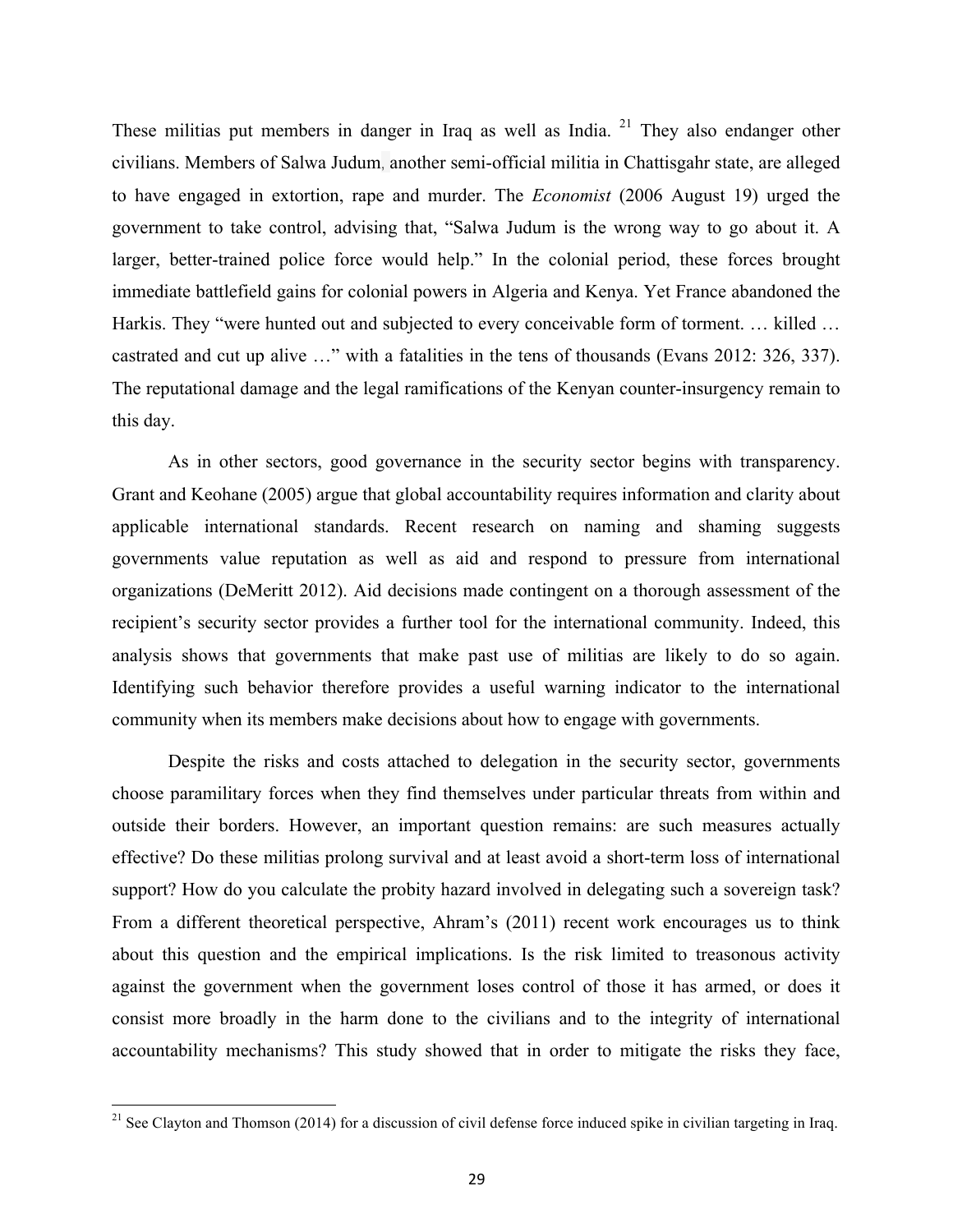governments prove much more creative with the organization of their security sectors than conventional wisdom assumes.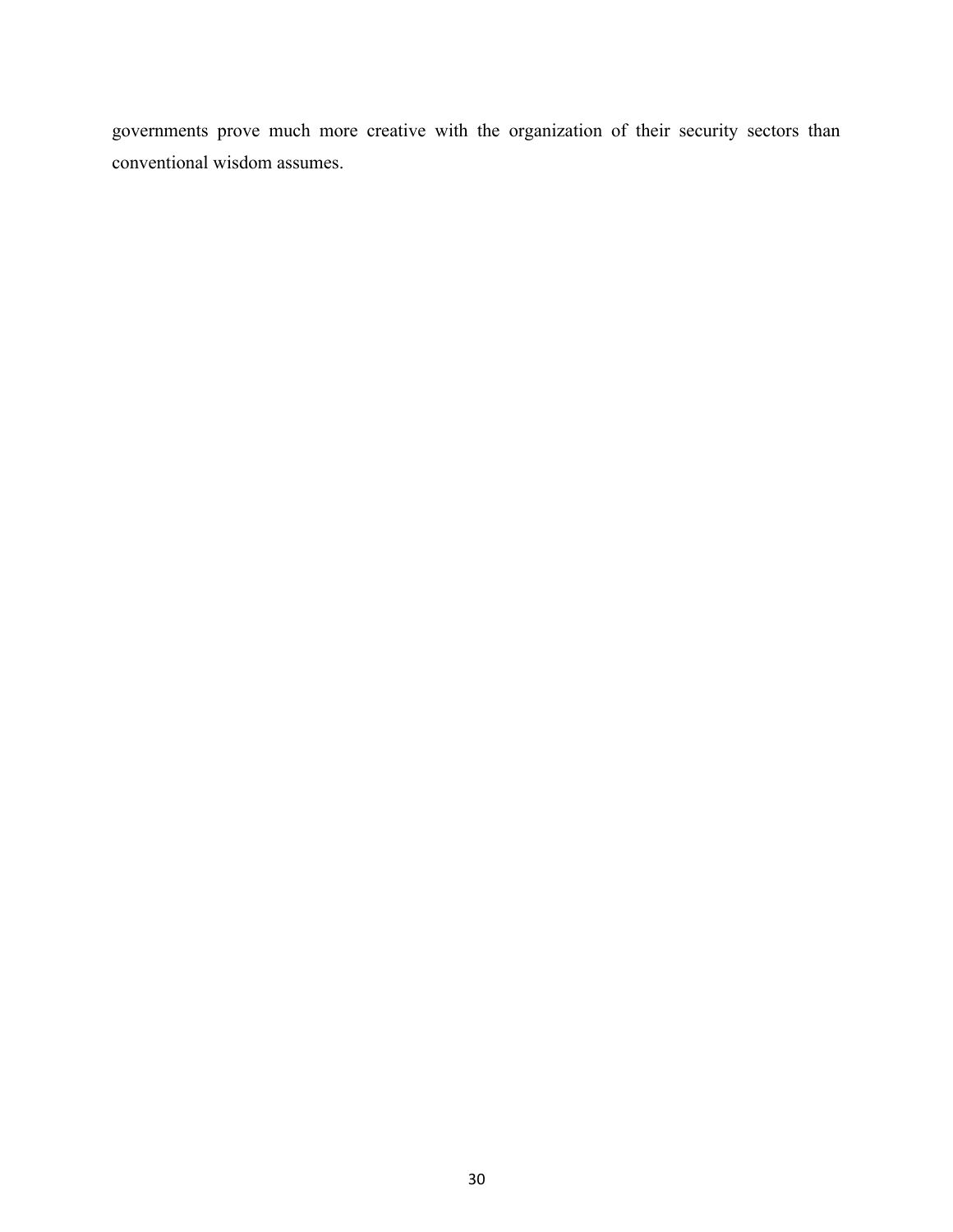References

- Ahram, Ariel I. (2011) *Proxy warriors: the rise and fall of state-sponsored militias*. Stanford: Stanford Security Studies.
- Anderson, David. (2005) *Histories of the Hanged: The Dirty War in Kenya and the End of Empire*. London: Weidenfeld and Nicolson.
- Avant, Deborah D. (2005) *The Market for Force: The Consequences of Privatizing Security.*  Cambridge: Cambridge University Press.
- Bakke, Kristin M. (2015) From War to What? The Legacies of War-Time Violence on Post-War Order in *de facto* States. Paper presented at the Annual Convention of the International Studies Association, New Orleans, February 18-21.
- Bakke, Kristin M., Kathleen Gallagher Cunningham, and Lee J. M. Seymour. (2012) A Plague of Initials: Fragmentation, Cohesion and Infighting in Civil Wars. *Perspectives on Politics* 10:265-283.
- Bapat, Navin A. (2012) Understanding State Sponsorship of Militant Groups. *British Journal of Political Science* 42(1):1-29.
- Beck, Nathaniel, Jonathan N. Katz, and Richard Tucker. (1998) Taking Time Seriously: Time-Series-Cross-Section Analysis with a Binary Dependent Variable. *American Journal of Political Science* 42(4):1260-1288.
- Belkin, Aaron and Evan Schofer. (2005) Coup Risk, Counterbalancing, and International Conflict. *Security Studies* 14(1):131-166.
- Belkin Aaron and Evan Schofer. (2003) Toward a Structural Understanding of Coup Risk. *Journal of Conflict Resolution* 47(5):594-620
- Bhagwati, Jagdish N., Arvind Panagariya, and T.N. Srinivasan. (2004) The Muddles over Outsourcing. *Journal of Economic Perspectives* 18(4):93-114.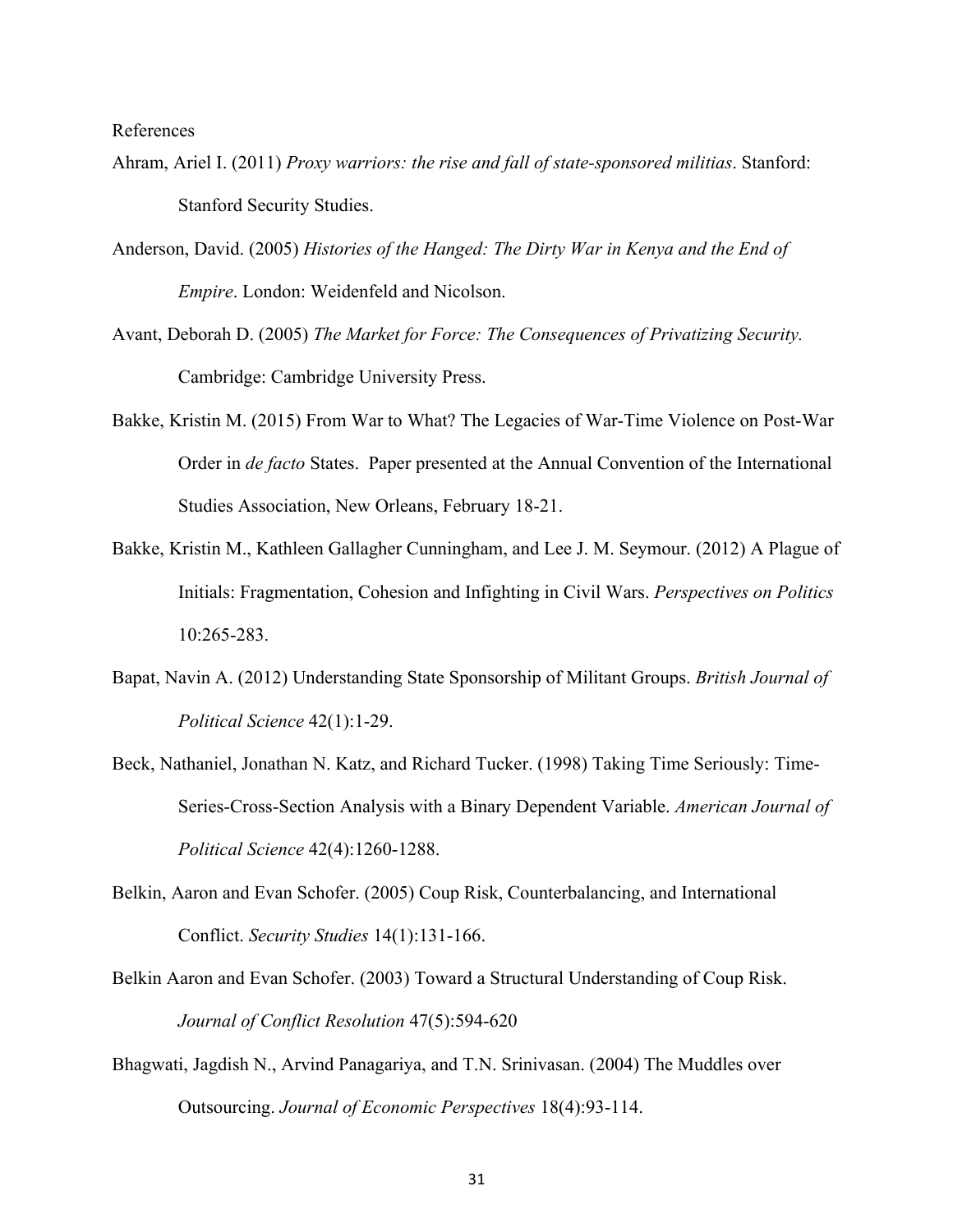- Branch, Daniel. (2009) *Defeating Mau Mau, Creating Kenya: Counterinsurgency, Civil War, and Decolonialization.* Cambridge: Cambridge University Press.
- Butler, Christopher K., Tali Gluch, and Neil J. Mitchell. (2007) Security Forces and Sexual Violence: A Cross-National Analysis of a Principal-Agent Argument. *Journal of Peace Research* 44(6):669-687.
- Carey, Sabine C., Neil J. Mitchell, and Will Lowe. (2013) States, the Security Sector, and the Monopoly of Violence: A New Database on Pro-Government Militias. *Journal of Peace Research* 50(2):249-258.
- Carey, Sabine C., Michael Colaresi, and Neil J. Mitchell. (2015) Governments, Informal Links to Militias, and Accountability. *Journal of Conflict Resolution* 59(5):forthcoming.
- Clayton, Govinda, and Andrew Thomson. (2014). 'The Enemy of my Enemy is my Friend… The Dynamics of Self Defense Forces in Irregular War: The Case of the Sons of Iraq' *Studies in Conflict and Terrorism* 37(11):920-935.
- Cohen, Dara, and Ragnhild Nordås. (2015) Do States Delegate Shameful Violence to Militias? Evidence from Recent Armed Conflicts. *Journal of Conflict Resolution* 59(5): forthcoming.
- Cordesman, Anthony H. (2004) *The Military Balance in the Middle East.* Westport C.T.: Praeger Publishers.
- De Bruin, Erica Susanne. (2014) War and Coup Prevention in Developing States. Paper presented at the International Studies Association Annual Convention, Toronto, March 26-29.
- DeMeritt, Jacqueline H.R. (2012) International Organizations and Government Killing: Does Naming and Shaming Save Lives? *International Interactions* 38(5):597-621.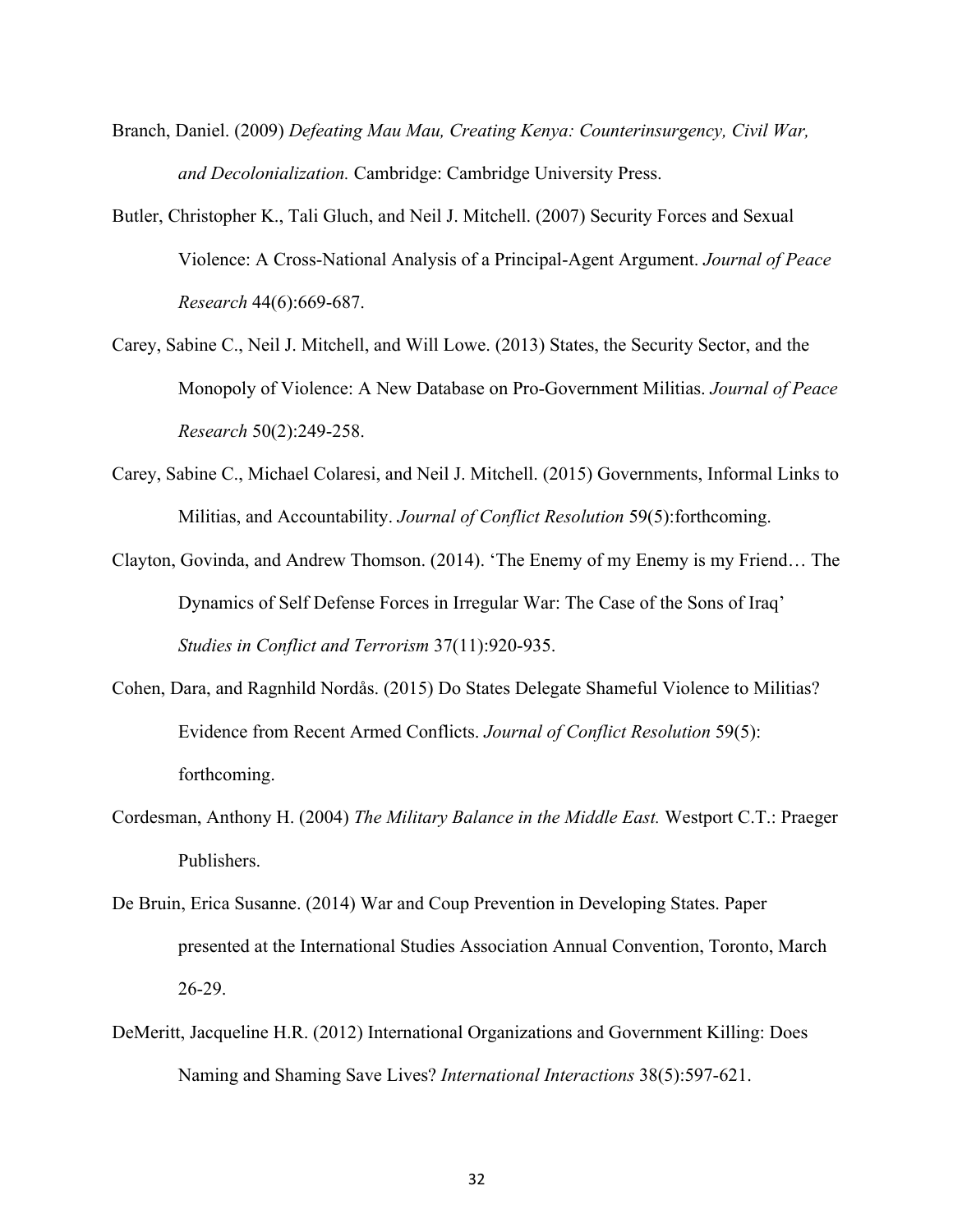- DeMeritt, Jacqueline H.R. (2014) Delegating Death: Military Intervention and Government Killing. *Journal of Conflict Research* 59(3):428-454
- Donahue, John D., and Richard Zeckhauser. (2011) *Collaborative governance: private roles for public goals in turbulent times*. Princeton: Princeton University Press.

Evans, Martin. (2012) *Algeria: France's Undeclared War*. Oxford: Oxford University Press.

- Fearon, James D., and David D. Laitin. (2003) Ethnicity, Insurgency, and Civil War. *American Political Science Review* 97(1):75-90.
- Fiorina, Morris P. (1985) Group Concentration and Delegation of Legislative Authority," In *Regulatory Policy and the Social Sciences*, ed. Roger G. Noll, 175-196. Berkeley: University of California Press.
- Fumerton, Mario. (2001) Rondas Campesinas in the Peruvian Civil War: Peasant Self-defence Organisations in Ayacucho. *Bulletin of Latin American Research* 20(4):470-497.
- Grant, Ruth W., and Robert O. Keohane. (2005) Accountability and Abuses of Power in World Politics. *American Political Science Review* 99(1):29-43.
- Greenhill, Brian, Michael D. Ward, and Audrey Sacks. (2011) The Separation Plot: A New Visual Method for Evaluating the Fit of Binary Models. *American Journal of Political Science* 55(4):991-1002.
- Habibullah, Wajahat. (2004) The Political Economy of the Kashmir Conflict: Opportunities for Economic Peacebuilding and U.S. Policy. United States Institute For Peace Special Report 121(June):1-16.
- Hawkins, Darren G., David A. Lake, Daniel L. Nielson, and Michael T. Tierney. (2006) *Delegation and Agency in International Organizations*. Cambridge: Cambridge University Press.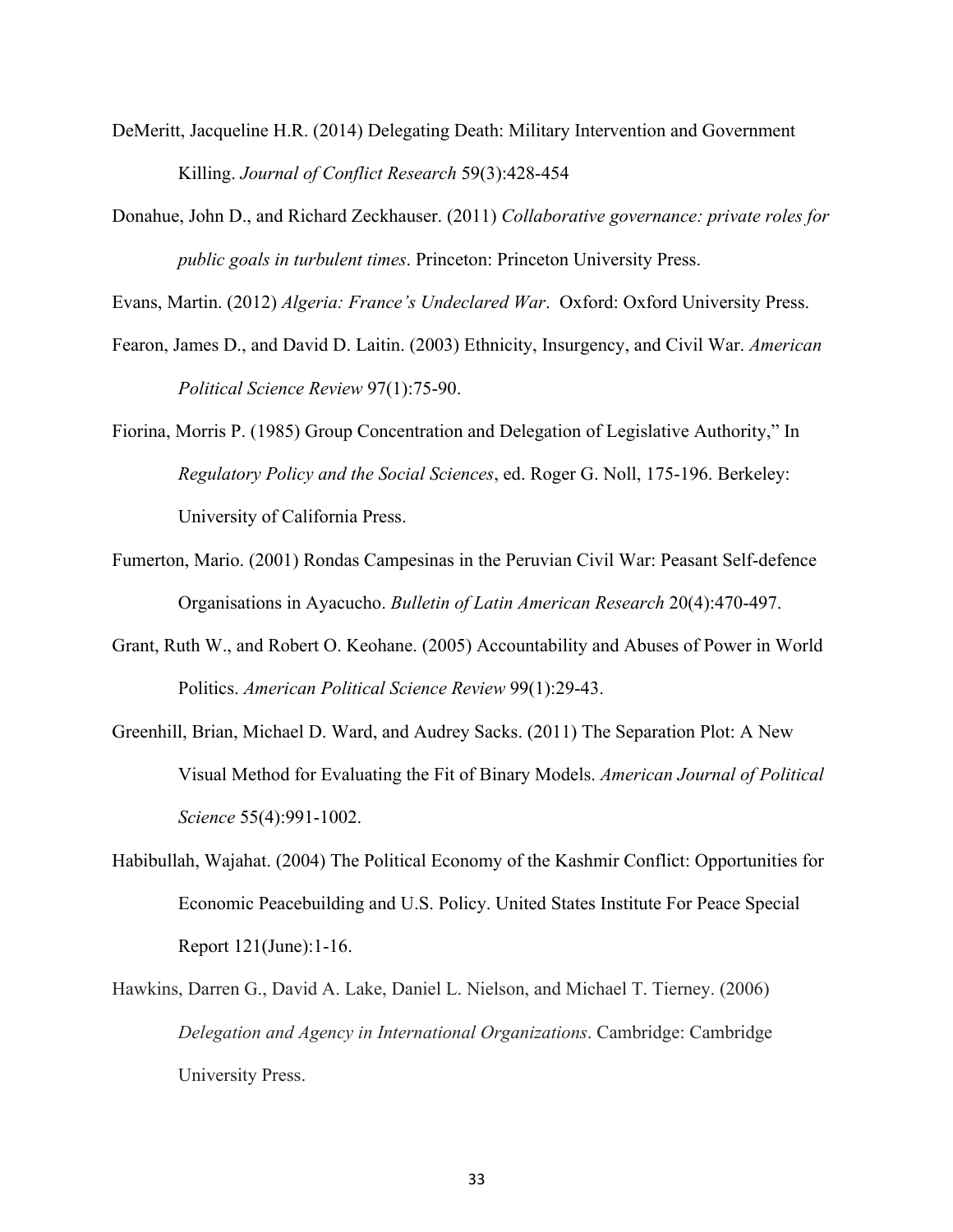- Hedges, Chris. (1993) Qaddafi Reported to Quash Army Revolt. *The New York Times*, October 23.
- Hookway, James, and Warangkana Chomchuen. (2014) Thai Prime Minister's Supporters Plan Volunteer Militias. *Wall Street Journal*. February 27.
- Human Rights Watch. (1992) *Peru Under Fire: Human Rights since the Return to Democracy*. June 1.
- Irwin, Rachil. (2013) Serbian Security Chiefs Acquitted. *Institute for War and Peace Reporting*, May 31, http://iwpr.net/report-news/serbian-security-chiefs-acquitted, last accessed June 26, 2015.
- Jentzsch, Corinna, Stathis N. Kalyvas, and Livia Schubiger. (2015) Militias in Civil Wars. *Journal of Conflict Resolution* 59(5):forthcoming.
- Kaldor, Mary. (2006) *New and Old Wars: Organized Violence in a Global Era.* 2<sup>nd</sup> ed. Cambridge, UK: Polity.
- Kalyvas, Stathis N. (2006) *The Logic of Violence in Civil War*. New York: Cambridge University Press.
- Kalyvas, Stathis N., and Matthew Adam Kocher. (2007) How 'Free' Is Free Riding in Civil Wars? Violence, Insurgency, and the Collective Action Problem. *World Politics* 59(2):177-216.
- Krauss, Clifford. (1991) U.S. Withholding Drug Aid to Peru. *The New York Times,* November, 11, http://www.nytimes.com/1991/11/11/world/us-withholding-drug-aid-to-peru.html, last accessed June 26, 2015.
- Kuperman, Alan J. (2008) The Moral Hazard of Humanitarian Intervention: Lessons from the Balkans. *International Studies Quarterly* 52(1):49-80.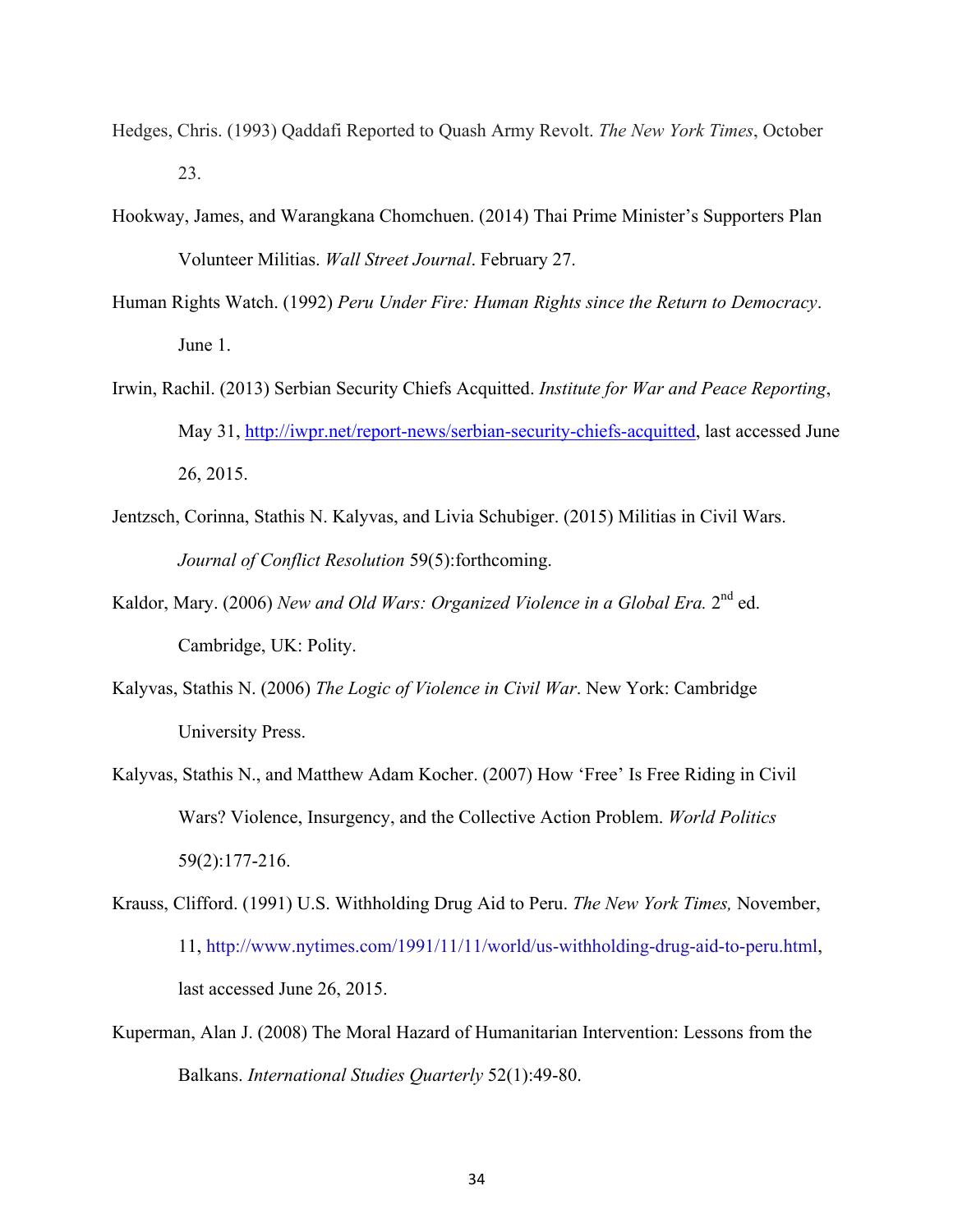Lake, David A., and Mathew D. McCubbins. (2006) The Logic of Delegation to International Organizations. In *Delegation and Agency in International Organizations*, eds. Darren G. Hawkins, David A. Lake, Daniel L. Nielson, and Michael J. Tierney, 341-368. Cambridge: Cambridge University Press.

Machiavelli, Niccolo. (1977) *The Prince*. Tran. Robert M. Adams. London: Norton.

Marshall, Monty G., Ted Robert Gurr, and Keith Jaggers. (2014) Polity IV Project: Political Regime Characteristics and Transitions, 1800-2013. Dataset Users' Manual. Center for Systemic Peace, May 6.

Metz, Helen Chapin. (1989) *Libya: A Country Study*. 4<sup>th</sup> ed. Washington D.C: U.S. G.P.O.

- Mitchell, Neil J., and Sabine C. Carey. (2013) Pro-Government Militias Database (PGMD) Codebook, Version 1.1. Online manuscript, available at http://www.sowi.unimannheim.de/militias/?page\_id=15, last accessed June 26, 2015.
- Nielsen, Richard A. (2013) Rewarding Human Rights: Selective Aid Sanctions Against Repressive States. *International Studies Quarterly* 57(4):791-803.

Norris, Pippa. (2009) Democracy and Time-Series Dataset

http://www.hks.harvard.edu/fs/pnorris/Data/Democracy%20TimeSeries%20Data/Codeb ook%20for%20Democracy%20Time-Series%20Dataset%20January%202009.pdf, last accessed June 26, 2015.

Olson, Mancur. (1965) *The Logic of Collective Action*. Boston: Harvard University Press. Ostrom, Eleanor. (1990) *Governing the Commons*. Cambridge: Cambridge University Press.